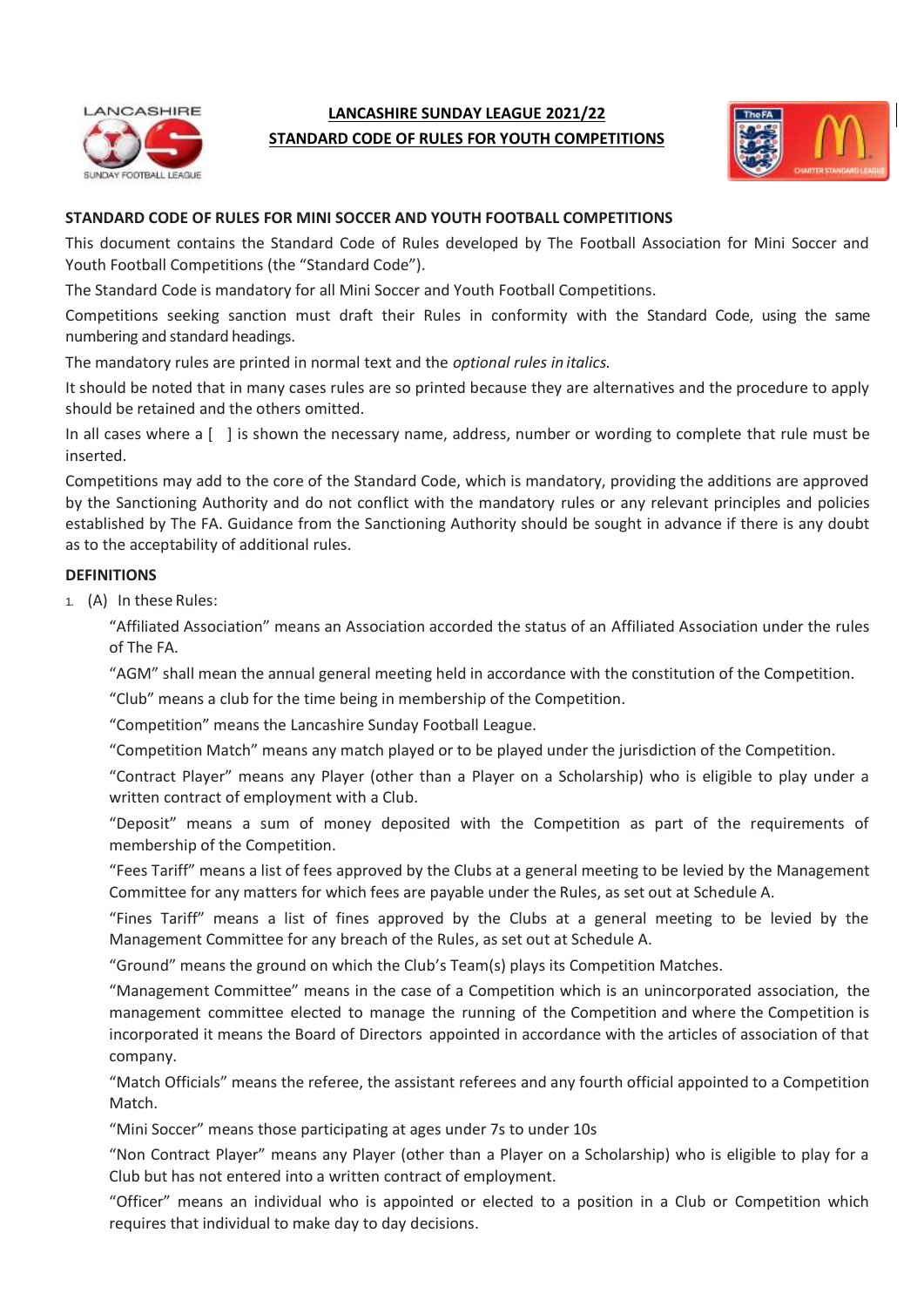"Participant" shall have the same meaning as set out in the rules of The FA from time to time.

"Player" means any Contract Player, Non Contract Player or other player who plays or who is eligible to play for a Club.

"Player Registration System" means The FA system to register players as determined by The FA from time to time.

"Playing Season" means the period between the date on which the first competitive fixture in the Competition is played each year until the date on which the last competitive fixture in the Competition is played.

"Rules" means these rules under which the Competition is administered.

"Sanctioning Authority" means [The FA][the [ ] County Football Association Limited].

"Scholarship" means a Scholarship as set out in Rule C 3 (a) (i) of the rules of The FA.

"Season" means the period of time between an AGM and the subsequent AGM.

"Secretary" means such person or persons appointed or elected to carry out the administration of the Competition.

"SGM" means a special general meeting held in accordance with the constitution of the Competition.

"Team" means a team affiliated to a Club, including where a Club provides more than one team in the Competition in accordance with the Rules.

"The FA" means The Football Association Limited.

"written" or "in writing" means the representation or reproduction of words or symbols or other information in a visible form by any method or combination of methods, whether sent or supplied in electronic form or otherwise.

"Youth Football" means those participating at ages under 11s to under 18s.

(B)Unless stated otherwise, terms referring to natural persons are applicable to both genders. Any term in the singular applies to the plural and vice-versa.

## **GOVERNANCE RULES**

#### **COMPETITION NAME AND CONSTITUTION**

- $\overline{2}$
- (A) The Competition will be known as The Lancashire Sunday Football League (or such other name as the Competition may adopt). The Clubs participating in the Competition must be members of the Competition. A Club which ceases to exist or which ceases to be entitled to play in the Competition for any reason whatsoever shall thereupon automatically cease to be a member of the Competition.
- (B) This Competition shall consist of not more than 100 Teams approved by the Sanctioning Authority.
- (C) The geographical area covered by the Competition membership shall be as per Lancashire Football Association geographical coverage.
- (D) The administration of the Competition under these Rules will be carried out by the Competition acting (save where otherwise specifically mentioned herein) through the Management Committee in accordance with the rules, regulations and policies of The FA.
- (E) All Clubs shall adhere to the Rules. Every Club shall be deemed, as a member of the Competition to have accepted the Rules and to have agreed to abide by the decisions of the Management Committee in relation thereto, subject to the provisions of Rule 7.
- $(F)$  The Rules are taken from the Standard Code of Rules for Youth Competitions (the "Standard Code") determined by The FA from time to time. In the event of any omissions from the Standard Code then the requirements of the Standard Code shall be deemed to apply to the Competition.
- (G) All Clubs must be affiliated to an Affiliated Association and their names and particulars shall be returned annually by the appointed date in a manner prescribed by the Sanctioning Authority and must have a constitution approved by the Sanctioning Authority. Failure to comply with this Rule will result in a fine in accordance with the Fines Tariff.

This Competition shall apply annually for sanction to the Sanctioning Authority and the constituent Teams of Clubs may be grouped in divisions, *each not exceeding 12 in number.*

(H) Inclusivity and Non-discrimination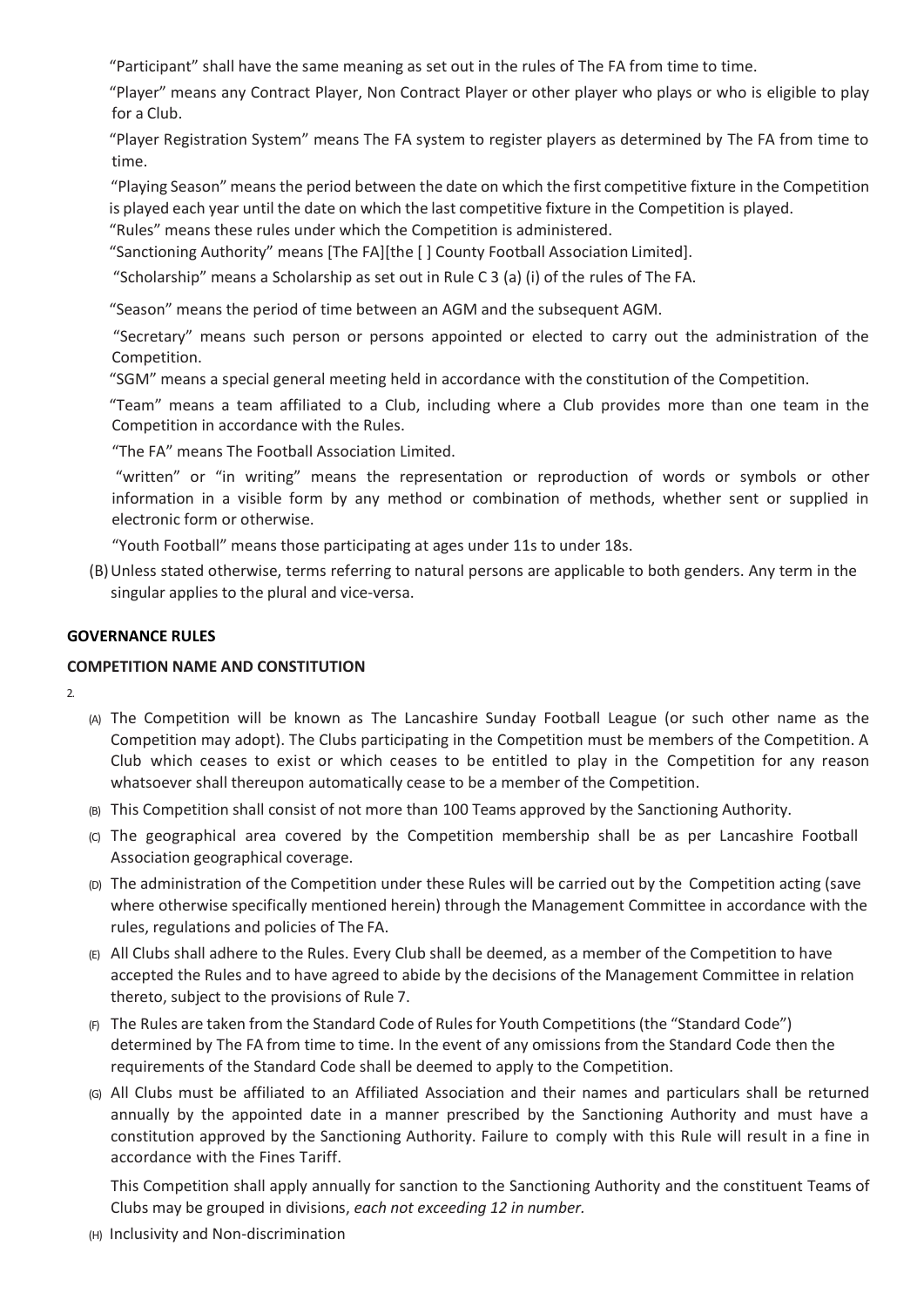- (i) The Competition and each Club must be committed to promoting inclusivity and to eliminating all forms of discrimination and should abide and adhere to The FA Equality Policy and any legislative requirements (to include those contained in the Equality Act 2010).
- (ii) This Competition and each Club must make every effort to promote equality by treating people fairly and with respect, by recognising that inequalities may exist, by taking steps to address them and by providing access and opportunities for all members of the community, irrespective of age, gender, gender reassignment, sexual orientation, marital status, race, nationality, ethnic origin, colour, religion or belief, ability or disability or otherwise.
- (iii) Any alleged breach of the Equality Act 2010 legislation must be referred to the appropriate Sanctioning Authority for investigation.
- (I) Clubs must comply with the provisions of any initiatives of The FA which are adopted by the Competition including, but not limited to, Charter Standard and RESPECT programmes. Failure to comply with this Rule will result in a fine in accordance with the Fines Tariff.
- (J) All Participants shall abide by The Football Association Regulations for Safeguarding Children as determined by The FA from time to time.
- (K) Clubs shall not enter any of their Teams playing at a particular age group in the Competition in any other competition (with the exception of FA and County FA Competitions) except with the written consent of the Management Committee. Failure to comply with this Rule will result in a fine in accordance with the Fines Tariff.
- (L) At the AGM or a SGM called for the purpose, a majority of the delegates present shall have power to decide or adjust the constitution of the divisions at their discretion. When necessary this Rule shall take precedence over Rule 22.

# **CLUB NAME**

3. Any Club wishing to change its name must obtain permission from the Sanctioning Authority and from the Management Committee. Failure to comply with this Rule will result in a fine in accordance with the Fines Tariff.

# **ENTRY FEE, SUBSCRIPTION, DEPOSIT**

4. (A) Applications by Clubs for admission to the Competition or the entry of an additional Team(s) from the same Club must be made in writing to the Secretary and must be accompanied by an entry fee per Team as set out in the Fees Tariff, which shall be returned in the event of non-election.

At the discretion of the voting members present applications, of which due notice has been given, may be received at the AGM or a SGM or on a date agreed by the Management Committee.

- (B) The annual subscription of £130 shall be payable in accordance with the Fees Tariff per *Team* and shall be payable on or before the AGM in each year.
- *(C) A Deposit of £40 shall be payable in accordance with the Fees Tariff per Team and shall be payable on or*  before 15<sup>th</sup> April in each year. Failure to comply with this Rule will result in a fine in accordance with the Fines *Tariff.*
- (D) A Club shall not participate in this Competition until the entry fee, annual subscription and Deposit (if required) have been paid.
- (E) If requested by the Competition, Clubs must advise annually to the Secretary in writing by 20<sup>th</sup> July of its Sanctioning Authority affiliation number for the forthcoming Playing Season. Clubs must advise the Secretary in writing, or on the prescribed form, of details of its headquarters, its Officers and any other information required by the Competition. Failure to comply with this Rule will result in a fine in accordance with the Fines Tariff.
- $(F)$  An all-female team can apply to the Competition to play an age group down in a mixed gender competition, subject to rule 8A(iii)&(iv) and provided the team has obtained approval from its Sanctioning Authority.

#### **MANAGEMENT, NOMINATION, ELECTION**

5. (A) The Management Committee shall comprise the Officers of the Competition and 8 members who shall all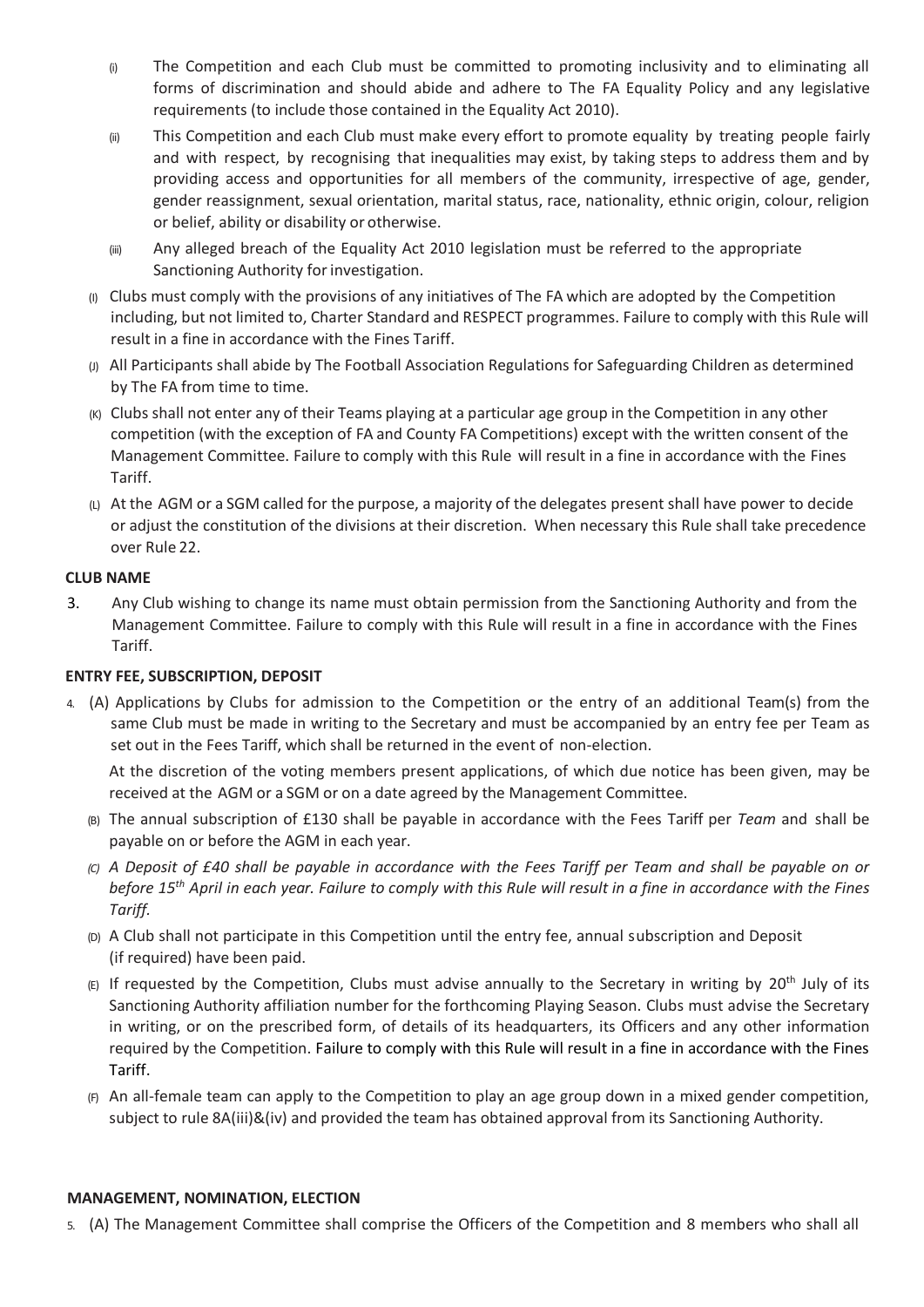be elected at the AGM.

(B) Retiring Officers shall be eligible to become candidates for re-election without nomination provided that the Officer notifies the Secretary in writing not later than 30<sup>th</sup> April in each year. All other candidates for election as Officers of the Competition or members of the Management Committee shall be nominated to the Secretary in writing, signed by the secretaries of two Clubs, not later than 15<sup>th</sup> May in each year. Names of the candidates for election shall be circulated with the notice of the AGM. In the event of there being no nomination for any office by the date stated in the earlier part of this Rule, nominations may be received at the AGM. The Management Committee shall meet as and when required, save that no more than three calendar months shall pass between each meeting.

On receiving a requisition signed by two-thirds (2/3) of the members of the Management Committee the Secretary shall convene a meeting of the Management Committee.

- (C) Except where otherwise mentioned all communications shall be addressed to the Secretary who shall conduct the correspondence of the Competition and keep a record of its proceedings.
- (D) All communications received from Clubs must be conducted through their Officers and sent to the Secretary. Failure to comply with this Rule will result in a fine in accordance with the Fines Tariff.

## **POWERS OF MANAGEMENT**

- 6. (A) The Management Committee may appoint sub-committees and delegate such of their powers as they deem necessary. The decisions of all sub-committees shall be reported to the Management Committee for ratification. The Management Committee shall have power to deal only with matters within the Competition and not for any matters of misconduct that are under the jurisdiction of The FA or Affiliated Association.
	- (B) Subject to the permission of the Sanctioning Authority having been obtained the Management Committee may order a match or matches to be played each Season, the proceeds to be devoted to the funds of the Competition and, if necessary, may call upon each Club (including any club which may have withdrawn during the Season) to contribute equally such sums as may be necessary to meet any deficiency at the end of the Season.
	- (C) Each member of the Management Committee shall have the right to attend and vote at all Management Committee meetings and have one vote thereat, but no member shall be allowed to vote on any matters directly appertaining to such member or to the Club so represented or where there may be a conflict of interest. (This shall also apply to the procedure of any sub-committee).

In the event of the voting being equal on any matter, the Chairman of the Management Committee shall have a second or casting vote.

(D) The Management Committee shall have powers to apply, act upon and enforce these Rules and shall also have jurisdiction over all matters affecting the Competition. Any action by the Competition must be taken within 28 days of the Competition being notified.

With the exception of Rules 6(I), 8(H) and 9, for all alleged breaches of a Rule the Management Committee shall issue a formal written charge to the Club concerned. The Club charged shall be given 7 days from the date of notification of the charge to reply. In such reply a Club may:-

- (i) Accept the charge and submit in writing a case of mitigation for consideration by the Management Committee on the papers; or
- (ii) Accept the charge and notify that it wishes to put its case of mitigation at a hearing before the Management Committee; or
- (iii) Deny the charge and submit in writing supporting evidence for consideration by the Management Committee on the papers; or
- $(iv)$  Deny the charge and notify that it wishes to put its case at a hearing before the Management Committee.

Where the Club charged fails to respond within 7 days, the Management Committee shall determine the charge in such manner and upon such evidence as it considers appropriate.

Where required, hearings shall take place as soon as reasonably practicable following receipt of the reply of the Club as more fully set out above.

Having considered the reply of the Club (whether in writing or at a hearing), the Management Committee shall make its decision and, in the event that the charge is accepted or proven, decide on the appropriate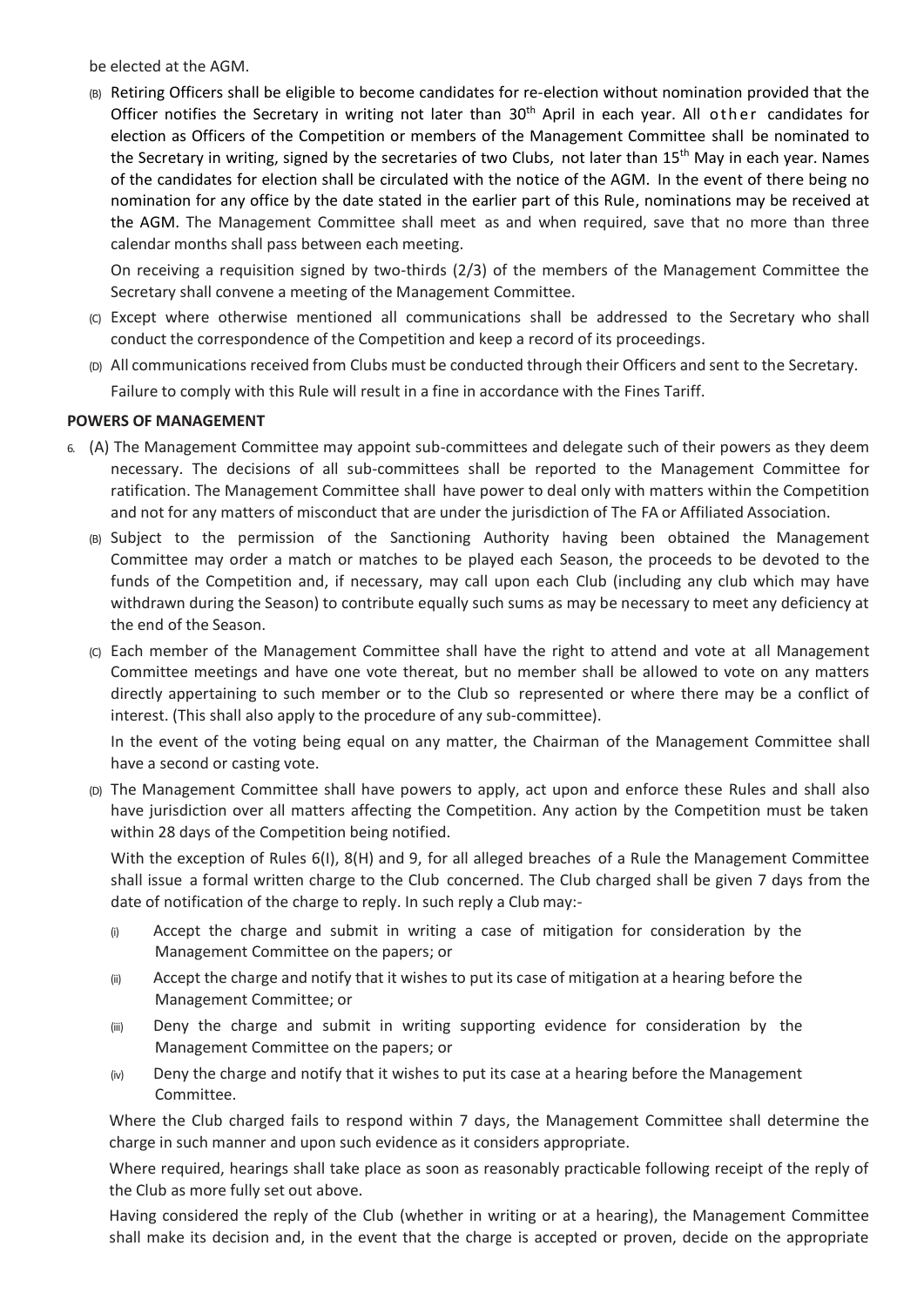penalty (with reference to the Fines Tariff where applicable).

The maximum fine permitted for any breach of a Rule is £100 and, when setting any fine, the Management Committee must ensure that the penalty is proportional to the offence, taking into account any mitigating circumstances.

No Participant under the age of 18 can be fined.

All breaches of the Laws of the Game or the Rules and Regulations of The FA shall be dealt with in accordance with FA Rules by the appropriate Association.

(E) All decisions of the Management Committee shall be binding subject to the right of appeal in accordance with Rule 7.

Decisions of the Management Committee must be notified in writing to those concerned within 7 days.

- $(F)$  50% of its members shall constitute a quorum for the transaction of business by the Management Committee or any sub-committee thereof.
- (G) The Management Committee, as it may deem necessary, shall have power to fill, in an acting capacity, any vacancies that may occur amongst their number.
- (H) A Club must comply with an order or instruction of the Management Committee, and must attend to the business and/or the correspondence of the Competition to the satisfaction of the Management Committee. Failure to comply with this Rule will result in a fine in accordance with the Fines Tariff.
- (I) Subject to a Club's right of appeal in accordance with Rule 7 below, all fines and charges must be paid within 14 days of the date of notification of the decision.

Any Club failing to do so will be fined in accordance with the Fines Tariff. Further failure to pay the fine including the additional fine within a further 14 days will result in fixtures being withdrawn until such time as the outstanding fines are paid.

- $(y)$  A member of the Management Committee appointed by the Competition to attend a meeting or Competition Match may have any reasonable expenses incurred refunded by the Competition.
- (K) The Management Committee shall have the power to fill any vacancy that may occur in the membership of the Competition between the AGM or SGM called to decide the constitution and the commencement of the Playing Season.
- (L) The business of the Competition as determined by the Management Committee may be transacted by electronic mail or facsimile.

# **PROTESTS, CLAIMS, COMPLAINTS, APPEALS**

- 7. (A) (i) All questions of eligibility, qualification of Players or interpretations of the Rules shall be referred to the Management Committee or a sub-committee duly appointed by the Management Committee.
	- (ii) Objections relevant to the dimensions of the pitch, goals, flag posts or other facilities of the venue will not be entertained by the Management Committee unless a protest is lodged with the referee before the commencement of the Competition Match.
	- (B) Except in cases where the Management Committee decide that there are special circumstances, protests and complaints (which must contain full particulars of the grounds upon which they are founded) must be lodged with the Secretary within 3 days (excluding Sundays) of the Competition Match or occurrence to which they refer. A protest or complaint shall not be withdrawn except by permission of the Management Committee. A member of the Management Committee who is a member of any Club involved shall not be present (except as a witness or representative of his Club) when such protest or complaint is being determined.
	- (C) No protest of whatever kind shall be considered by the Management Committee unless the complaining Club shall have deposited with the Secretary a sum in accordance with the Fees Tariff. This may be forfeited in whole or in part in the event of the complaining or protesting Club losing its case. The Competition shall have power to order the defaulting Club or the Club making a losing or frivolous protest or complaint to pay the expenses of the inquiry or to order that the costs to be shared by the parties.
	- (D) All parties to a protest or complaint must receive a copy of the submission and must be afforded an opportunity to make a statement at least 7 days prior to the protest or complaint being heard.
		- (i) All parties must have received 7 days' notice of the hearing should they be instructed to attend.
		- (ii) Should a Club elect to state its case in person then it should forward a deposit of £25 and indicate such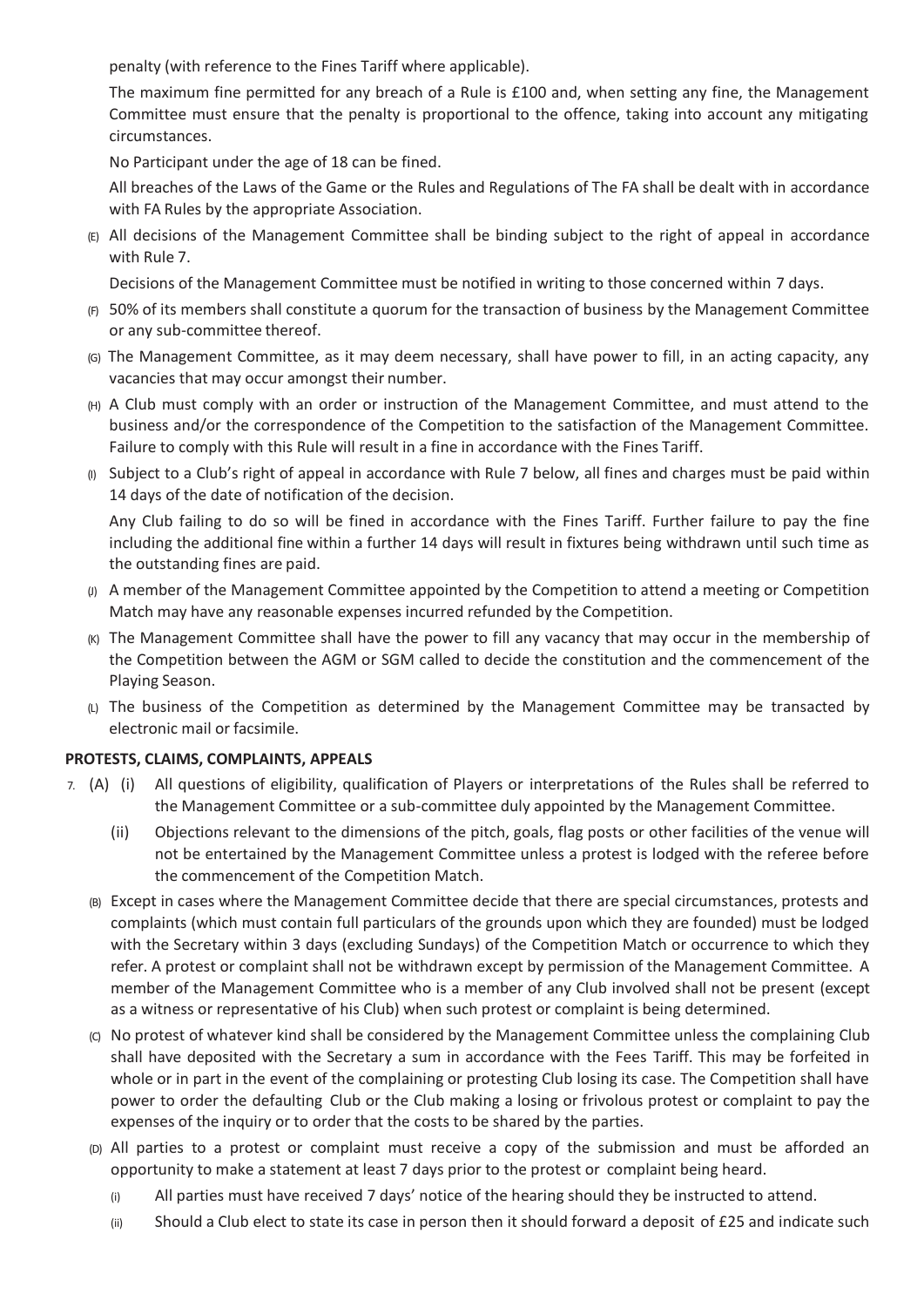when forwarding the written response.

(E) The Management Committee shall also have power to compel any party to the protest to pay such expenses

- as the Management Committee shall direct.
- (F) Any appeal against a decision of the Management Committee must be lodged with the Sanctioning Authority within 14 days of the posting of the written notification of the decision causing the appeal, accompanied by a fee (as set out in the Fees Tariff), which may be forfeited in the event of the appeal not being upheld. A copy of the appeal must also be sent to the Secretary. The procedure for the appeal shall be determined by the Sanctioning Authority, in such respect the Sanctioning Authority may (but is not obliged to):
	- (i) invite submissions by the parties involved; or
	- (ii) convene a hearing to hear the appeal; or
	- (iii) permit new evidence; or
	- (iv) impose deadlines as are appropriate.

Any appeal shall not involve a rehearing of the evidence considered by the Management Committee.

(G) No appeal can be lodged against a decision taken at an AGM or SGM unless this is on the ground of unconstitutional conduct.

# **ANNUAL GENERAL MEETING**

- 8. (A) The AGM shall be held not later than  $30<sup>th</sup>$  June in each year. At this meeting the following business shall be transacted provided that at least 70 % members are present and entitled to vote:-
	- (i) To receive and confirm the minutes of the preceding AGM.
	- (ii) To receive and adopt the annual report, balance sheet and statement of accounts.
	- (iii) Election of Clubs to fill vacancies.
	- (iv) Constitution of the Competition for the ensuing Season.
	- $(w)$  Election of Officers of the Competition and the Management Committee members.
	- (vi) Appointment of auditors.
	- (vii) Alteration of Rules, if any (see Rule 14).
	- (viii) Fix the date for the commencement of the Playing Season and kick off times applicable to the Competition.
	- (ix) Fix the date for the end of the Playing Season.
	- $(x)$  Other business of which due notice shall have been given and accepted as being relevant to an AGM.
	- (B) A copy of the duly *verified* balance sheet, statement of accounts and agenda shall be forwarded to each Club at least 14 days prior to the meeting together with any proposed Rule changes.
	- (C) A signed copy of the duly *verified* balance sheet and statement of accounts shall be sent to the Sanctioning Authority within 14 days of its adoption by the AGM.
	- (D) Each Club shall be empowered to send two delegates to an AGM. Each Club shall be entitled to one vote only. 14 days' notice shall be given of any AGM.
	- (E) Clubs who have withdrawn their membership of the Competition during the Playing Season being concluded or who are not continuing membership shall be entitled to attend but shall vote only on matters relating to the Season being concluded. *This provision will not apply to Clubs expelled in accordance with Rule 12.*
	- (F) All voting shall be conducted by a show of voting cards unless a ballot be demanded by at least 50% of the delegates qualified to vote or the Chairman so decides.
	- (G) No individual shall be entitled to vote on behalf of more than one Club.
	- (H) Any continuing Club must be represented at the AGM. Failure to comply with this Rule will result in a fine in accordance with the Fines Tariff.
	- (I) Officers of the Competition and Management Committee members shall be entitled to attend and vote at an AGM.
	- (J) Where a Competition is an incorporated entity, the Officers of the Competition shall ensure that the Articles of Association of the Competition are consistent with the requirements of these Rules.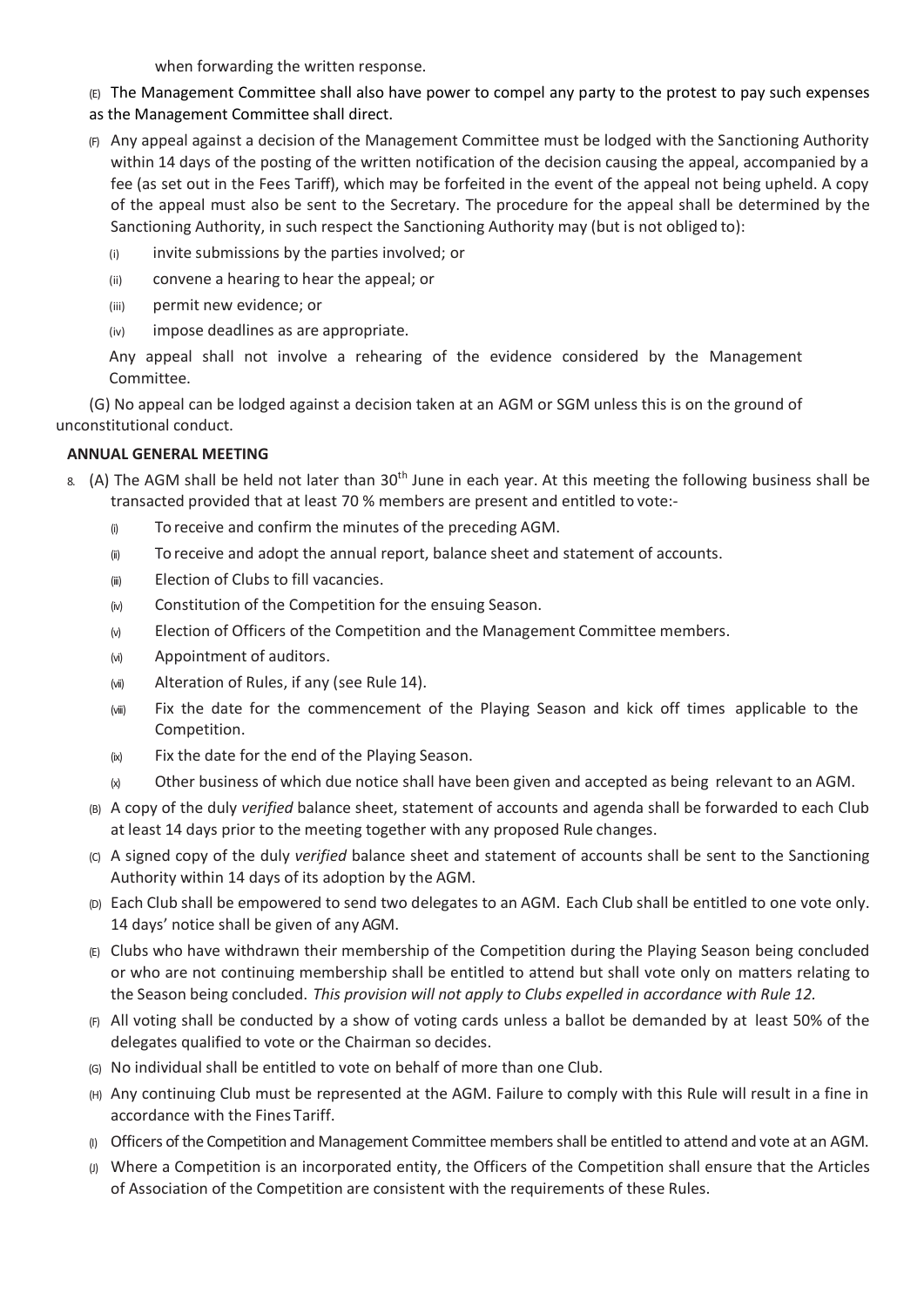#### **SPECIAL GENERAL MEETINGS**

9. Upon receiving a requisition signed by two-thirds (2/3) of the Clubs in membership the Secretary shall call a SGM.

The Management Committee may call a SGM at any time.

At least seven (7) days' notice shall be given of a meeting under this Rule, together with an agenda of the business to be transacted at such meeting.

Each Club shall be empowered to send two delegates to all SGMs. Each Club shall be entitled to one vote only.

Any Club failing to be represented at a SGM shall be fined in accordance with the Fines Tariff.

Officers of the Competition and Management Committee members shall be entitled to attend and vote at all SGMs.

#### **AGREEMENT TO BE SIGNED**

10. Each Club shall complete and sign the following agreement which shall be deposited with the Competition together with the application for membership for the coming Season, or upon indicating that the Club intends to compete.

"We, (A), (name) [ ] of (address) [ ] (Chairman)/Director and (B) (name) [ ] of (address) [ ] (Secretary/Director) of [ ] Football Club (Limited) have been provided with a copy of the Rules and Regulations of the [ ] Competition and do hereby agree for and on behalf of the said Club, if elected or accepted into membership, to conform to those Rules and Regulations and to accept, abide by and implement the decisions of the Management Committee of the Competition, subject to the right of appeal in accordance with Rule 7."

The agreement shall be signed by:

- (i) Where a Club is an unincorporated association, the Club chairman and secretary; or
- (ii) Where a Club is an incorporated entity, two directors of the Club.

Any alteration of the chairman and /or secretary of the Club on the above agreement must be notified to the Lancashire County Football Association(s) to which the Club is affiliated and to the Secretary.

Failure to comply with this Rule will result in a fine in accordance with the Fines Tariff.

# **CONTINUATION OF MEMBERSHIP, WITHDRAWAL OF A CLUB**

- 11. (A) *Any Club intending, or having a provisional intention, to withdraw a Team from the Competition must do so by 31st March. This does not apply to a Club moving in accordance with Rule 22(B). Failure to comply with this Rule will result in a fine in accordance with the Fines Tariff.*
	- (B) The Management Committee shall have the discretion to deal with a Team being unable to start or complete its fixtures for a Playing Season, including but not limited to, issuing a fine in accordance with the Fines Tariff.
	- (C) Notwithstanding the powers of the Management Committee pursuant to Rule 6(I), in the event of a Club failing to discharge all its financial obligations to the Competition in excess of £50, the Management Committee shall be empowered to refer the debt under The FA Football Debt Recovery provisions.

#### **EXCLUSION OF CLUBS OR TEAM. MISCONDUCT OF CLUBS, OFFICERS, PLAYERS, MANAGEMENT COMMITTEE**

- 12. (A) At the AGM or SGM called for the purpose in accordance with the provisions of Rule 9, notice of motion having been duly circulated on the agenda by direction of the Management Committee, the accredited delegates present shall have the power to: (i) remove a member of the Management Committee from office, (ii) exclude any Club or Team from membership, both of which must be supported by more than two-thirds (2/3) of those present and voting. Voting on this point shall be conducted by ballot. A member of the Management Committee or Club which is the subject of the vote being taken shall be excluded from voting.
	- (B) At the AGM, or at a SGM called for the purpose in accordance with the provisions of Rule 9, the accredited delegates present shall have the power to exclude from further participation in the Competition any *Club or Team* whose conduct has, in their opinion, been undesirable, which must be supported by more than twothirds (2/3) of those present and voting. Voting on this point shall be conducted by ballot. A Club whose conduct is the subject of the vote being taken shall be excluded from voting.
	- (C) Any Officer or member of a Club proved guilty of either a breach of Rule, other than field offences, or of inducing or attempting to induce a Player or Players of another Club in the Competition to join them shall be liable to such penalty as a General Meeting or Management Committee may decide, and their Club shall also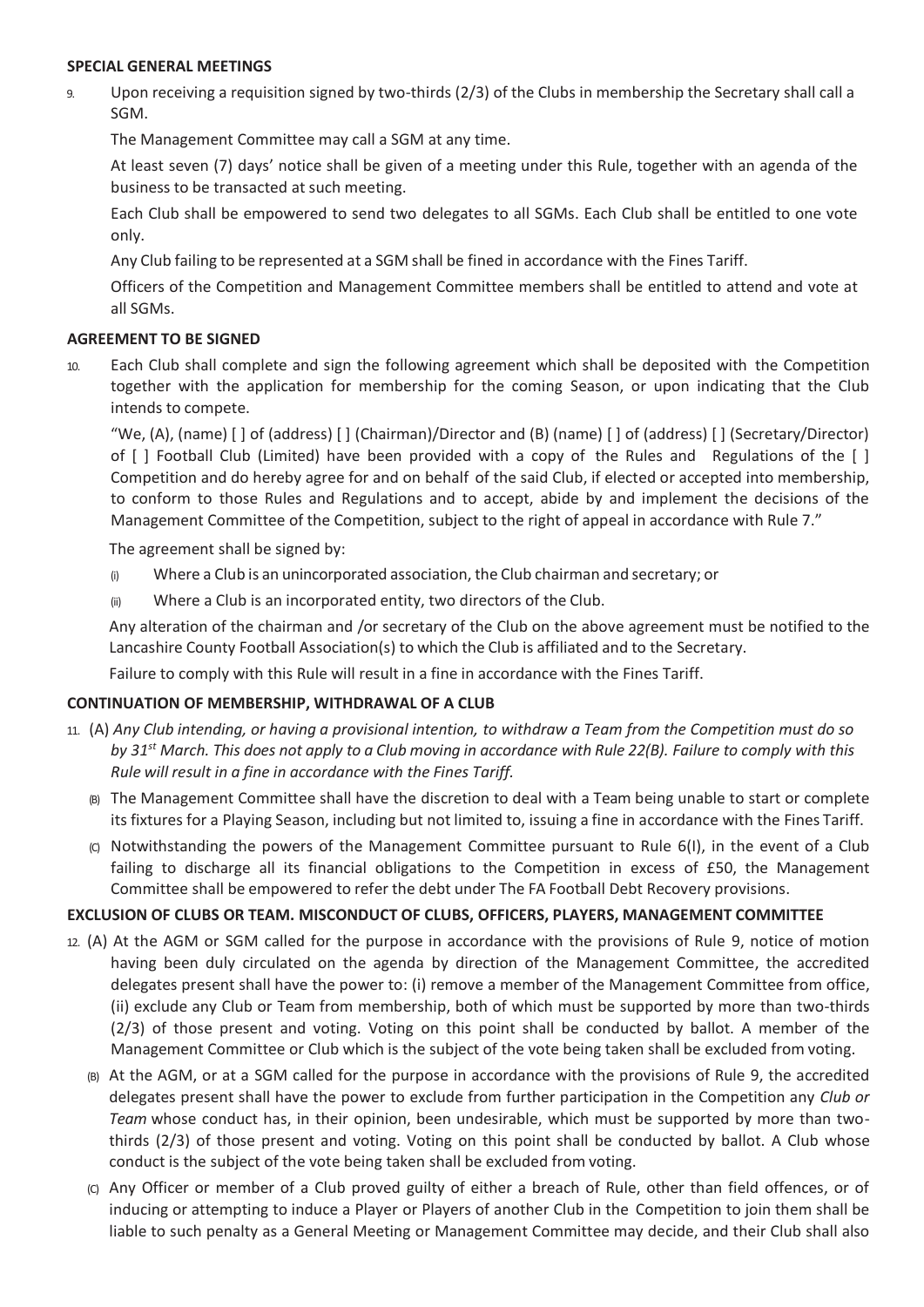be liable to expulsion in accordance with the provisions of clauses (A) and/or (B) of this Rule.

#### **TROPHY**

13. (A) The following agreement shall be signed on behalf of the winners of the cup or trophy:-

"We A [name] and B [name], the Chairman and Secretary of [ ] FC (Limited), members of and representing the Club, having been declared winners of [ ] cup or trophy, and it having been delivered to us by the Competition, do hereby on behalf of the Club jointly and severally agree to return the cup or trophy to the Competition Secretary on or before [ ]. If the cup or trophy is lost or damaged whilst under our care we agree to refund to the Competition the amount of its current value or the cost of its thorough repair."

Failure to comply will result in a fine in accordance with the Fines Tariff.

(B) At the close of each Competition awards may/shall be made to the winners and runners-up if the funds of the Competition permit.

## **ALTERATION TO RULES**

14. Alterations, for which consent has been given by the Sanctioning Authority, shall be made to these Rules only at the AGM or at a SGM specially convened for the purpose called in accordance with Rule 9. Any alteration made during the Playing Season to these Rules shall not take effect until the following Playing Season.

Notice of proposed alterations to be considered at the AGM shall be submitted to the Secretary by 15<sup>th</sup> April in each year. The proposals, together with any proposals by the Management Committee, shall be circulated to the Clubs by 15<sup>th</sup> May and any amendments thereto shall be submitted to the Secretary by 31<sup>st</sup> May. The proposals and proposed amendments thereto shall be circulated to Clubs with the notice of the AGM. A proposal to change a Rule shall be carried if a majority of those present, entitled to vote and voting are in favour.

A copy of the proposed alterations to Rules to be considered at the AGM or SGM shall be submitted to the Sanctioning Authority or The FA (as applicable) at least 28 days prior to the date of the meeting.

#### **FINANCE**

- 15. (A) The Management Committee shall determine with which bank or other financial institution the funds of the Competition will be lodged.
	- (B) All expenditure in excess of £100 shall be approved by the Management Committee. Cheques shall be signed by at least two Officers nominated by the Management Committee.
	- (c) The financial year of the Competition will end on  $30<sup>th</sup>$  April.
	- (D) The books, or a certified balance sheet, of a Competition shall be prepared and shall be *verified* annually by a suitably qualified person(s) who shall be appointed at the AGM.

#### **INSURANCE**

- 16. (A) All Clubs must have valid public liability insurance cover of at least ten million pounds (£10,000,000) at all times.
	- (B) All Clubs must have valid personal accident cover for all Players registered with them from time to time. The Players' personal accident insurance cover must be in place prior to the Club taking part in any Competition Match and shall be at least equal to the minimum recommended cover determined from time to time by the Sanctioning Authority. In instances where The FA is the Sanctioning Authority, the minimum recommended cover will be the cover required by the Affiliated Association to which a Club affiliates.

Failure to comply with Rule 16(A) or 16(B) will result in a fine in accordance with the Fines Tariff.

#### **DISSOLUTION**

- 17. (A) Dissolution of the Competition shall be by resolution approved at a SGM by a majority of three quarters (3/4) of the members present and shall take effect from the date of the relevant SGM.
	- (B) In the event of the dissolution of the Competition, the members of the Management Committee are responsible for the winding up of the assets and liabilities of the Competition.
	- (C) The Management Committee shall deal with any surplus assets as follows:
		- (i) Any surplus assets, save for a trophy or any other presentation, remaining after the discharge of the debts and liabilities of the Competition shall be transferred only to another Competition or Affiliated Association or The Football Association Benevolent Fund or to such other charitable or benevolent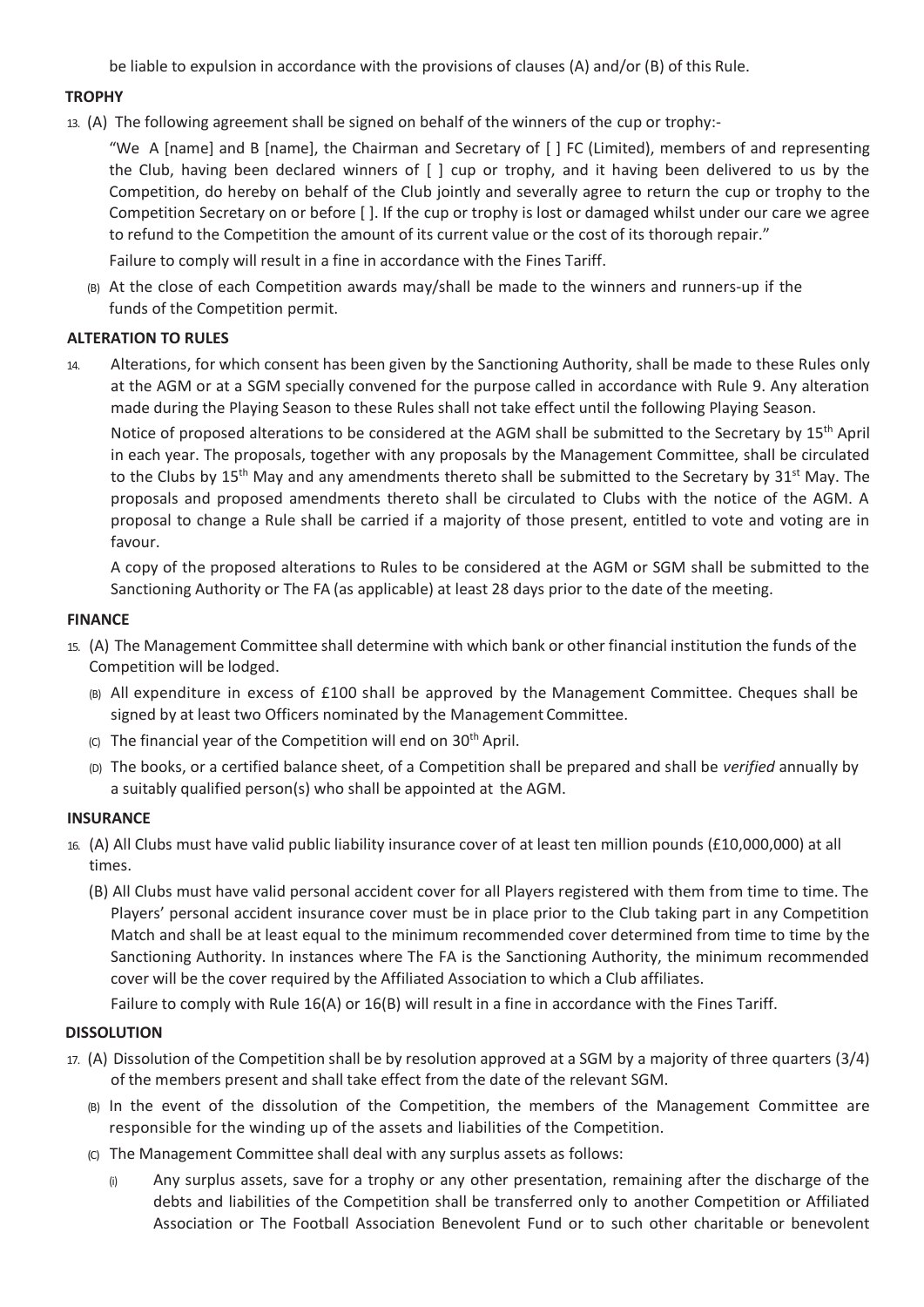object in the locality of the Competition as determined by resolution at or before the time of winding up, and approved in writing by the Sanctioning Authority.

(ii) If a Competition is discontinued for any reason a trophy or any other presentation shall be returned to the donor if the conditions attached to it so provide or, if not, dealt with as the Sanctioning Authority may decide.

## **MATCH RELATED RULES**

#### **QUALIFICATION OF PLAYERS**

- 18. (A) A Player is one who, being in all other respects eligible, has:-
	- 1. Registered through the FA Player Registration System and received approval from the Competition by 5pm on the day prior to the fixture.

*or*

*2. The registration document must incorporate emergency contact details of the Players' parents or guardians. These details must be available at matches and training events the Player attends within the management of the Club or Competition;.* 

Any registration that is not fully and correctly completed will be returned to the Club unprocessed and the player classed as unregistered. If a Club attempts to register a player via the Player Registration System but does not fully and correctly complete the necessary information via the Player Registration System, the registration will not be processed. For Clubs registering Players via the Player Registration System Clubs must access the Player Registration System in order to complete the registration process. The registration document must incorporate a current passport-size photograph of the Player seeking registration together with confirmation that the Player's proof of date of birth has been checked by the Club and is accurate.

Failure to comply with this Rule will result in a fine in accordance with the Fines Tariff.

(B) (i) Contract Players are not permitted in this Competition with the exception of those Players who are registered under contract with the same Club who have a Team operating at Steps 1 to 6 of the National League System.

It is the responsibility of each Club to ensure that any Player registered to the Club has, where necessary, the required International Transfer Certificate. Clearance is required for any Player aged 10 and over crossing borders including Wales, Scotland and Ireland.

- (ii) A Player registered with a Premier League or English Football League Academy under the Elite Player Performance Plan contained within Youth Development Rules will not be permitted to play in this Competition. Details of the Youth Development Rules are published on The FA website. A Player registered with a FA Girls' Regional Talent Club may play in this Competition subject to the FA Programme for Excellence (Female) Regulations.
- (iii) Each Team must have the following number of Players registered 14 days before the start of each Playing Season:

| <b>FORMAT</b>       | <b>MINIMUM</b> |
|---------------------|----------------|
| 111 <sub>v</sub> 11 |                |

Failure to comply with this Rule will result in a fine in accordance with the Fines Tariff.

(C) A child who has not attained the age of 6 shall not play, and shall not be permitted or encouraged to play, in a match of any kind.

The relevant age for each Player is determined by his or her age as at midnight on 31 August of the relevant Playing Season i.e. children who are aged 6 as at midnight on 31 August in a Playing Season (together with those who attain the age of 6 during the Playing Season) will be classed as Under 7 Players for that Playing Season. Children who are aged 7 as at midnight on 31 August in a Playing Season will be classed as Under 8 Players for that Playing Season, and so on.

Notwithstanding the above, a child is permitted to play up in the age group above his or her chronological age group, irrespective of any changes of format or competition structure, save that a child who attains the age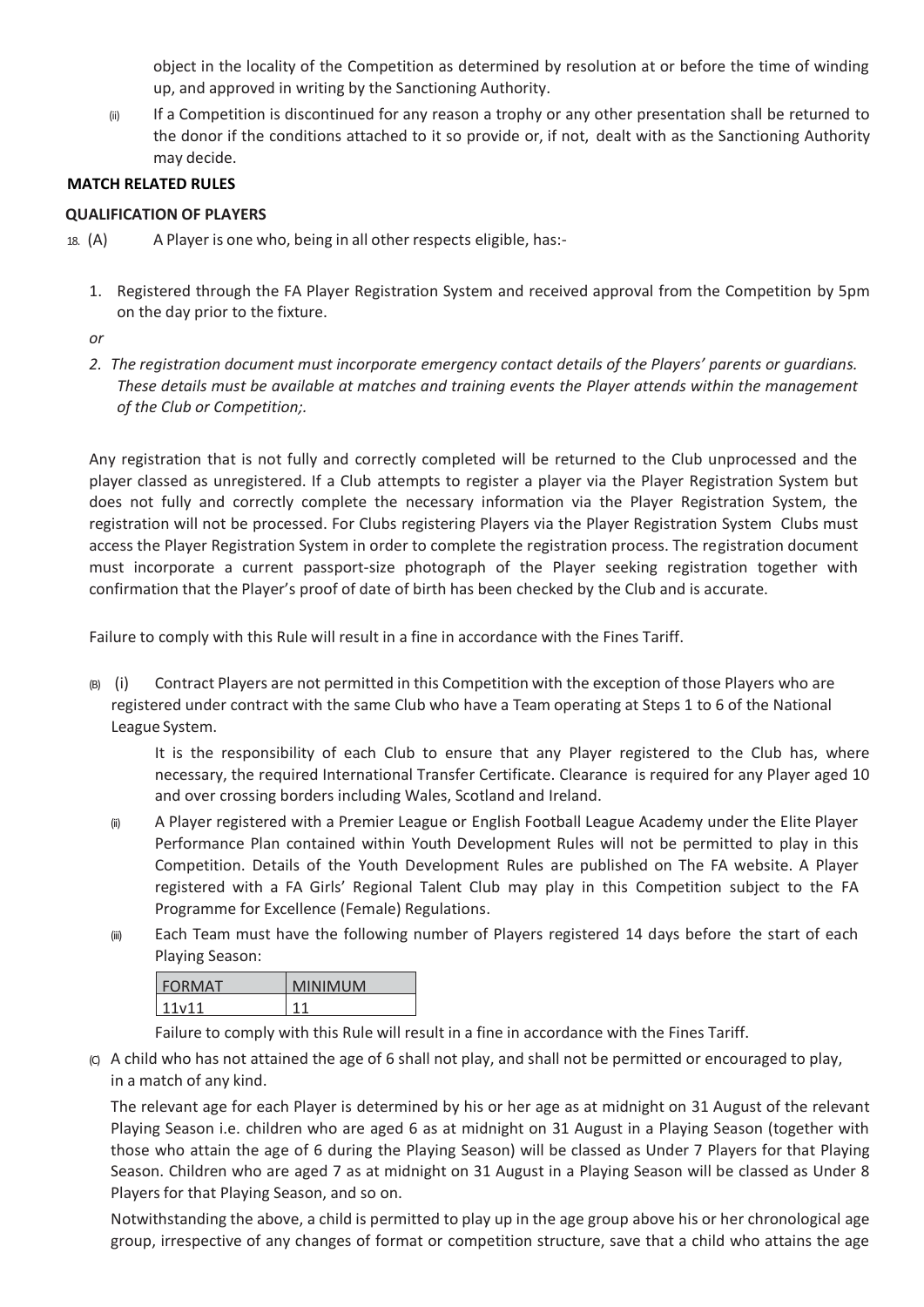of 6 after 31 August is permitted to play only in the Under 7 age group, and may not play in the Under 8 age group, for that Playing Season. Girls in all female teams may also be permitted to play an age group down in accordance with Rule 4(F).

The age groups that children are eligible to play in are set out in the table below, subject to Rule 4(F), along with the permitted football formats for each of those age groups. Children shall not play, and shall not be permitted or encouraged to play, in a match between sides of more than the stated number of players, according to their age group:

| Age on<br>31 August                     | Eligible                             | Maximum           | <b>Minimum Pitch Sizes</b> |               | <b>Maximum Pitch Sizes</b> |                            | Recommended                  | <b>Ball</b> |
|-----------------------------------------|--------------------------------------|-------------------|----------------------------|---------------|----------------------------|----------------------------|------------------------------|-------------|
| of the<br>relevant<br>Playing<br>Season | Permitted<br>Age<br>Format<br>Groups |                   | Yards                      | <b>Metres</b> | Yards                      | <b>Metres</b>              | <b>Goal Sizes</b><br>in feet | <b>Size</b> |
| 15                                      | Under<br>16                          | 11 <sub>v11</sub> | $90 \times 50$             | 82.3 x 45.75  | $110 \times 70$            | 100.58 x 64                | $24 \times 8$                | 5           |
|                                         | Under<br>17                          |                   | $100 \times 50$            | 91.44 x 45.75 |                            | 130 x 100   118.87 x 91.44 | $24 \times 8$                |             |
|                                         | Under<br>18                          |                   | $100 \times 50$            | 91.44 x 45.75 |                            | 130 x 100   118.87 x 91.44 | $24 \times 8$                |             |
| 16                                      | Under<br>17                          | 11v11             | $100 \times 50$            | 91.44 x 45.75 |                            | 130 x 100 118.87 x 91.44   | $24 \times 8$                | 5           |
|                                         | Under<br>18                          |                   | $100 \times 50$            | 91.44 x 45.75 | 130 x 100                  | $118.87 \times 91.44$      | $24 \times 8$                |             |
|                                         | Open<br>Age                          |                   | 100 x 50                   | 91.44 x 45.75 | 130 x 100                  | 118.87 x 91.44             | $24 \times 8$                |             |

- (D) A fee asset out in the Fees Tariffshall be paid by each Club/Team for each Player registered, if applicable.
- (E) The Management Committee shall decide all registration disputes taking into account the following.
	- (i) A Player shall not be permitted to register for more than one Club subject to the exceptions set out in Rule 18 (E)(iii) below.
	- (ii) In the event of a Player signing a registration form or having a registration submitted for more than one Club priority of registration shall decide for which Club the Player shall be registered. The Secretary shall notify the Club last applying to register the Player of the fact of the previousregistration subject to the exceptions set out in Rule 18 (E)(iii) below.
	- (iii) A Player is only permitted to register for more than one Club provided that: a.The Team(s) in which the Player plays in are not in the same age group; or b.Except for the purpose of a transfer.

And the Player meets the requirements in Rule 18(C).

(F) It shall be a breach of these Rules for a Player to:-

Play for more than one Team in the same age group in the Competition in the same Playing Season without first being transferred.

Having registered for one Club in the Competition, register for another Club in the Competition in that Playing Season, except if the provisions set out in Rule 18 (E)(iii) apply.

Submit a signed registration form or submit a registration through the Player Registration System for registration that the Player had willfully neglected to accurately or fully complete.

Failure to comply with this Rule will result in a fine in accordance with the Fines Tariff.

- (G) (i) The Management Committee shall have the power to accept the registration of any Player subject to the provisions of Rule 18(G)(ii) and (iii) below.
	- (ii) The Management Committee shall have power to refuse, cancel or suspend the registration of any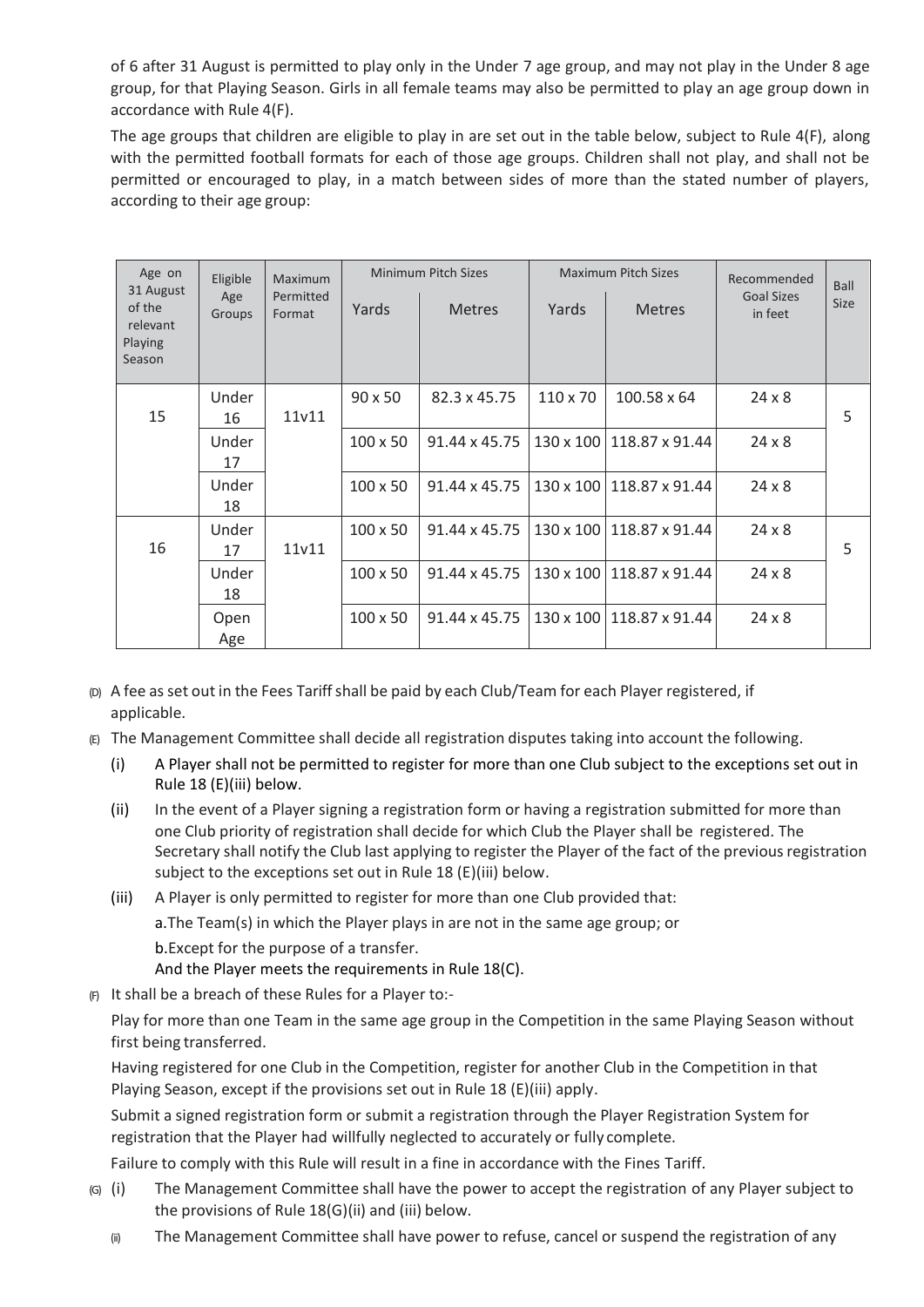Player, the exercise of such power being without prejudice to the Management Committee's ability to fine a Club at its discretion (in accordance with the Fines Tariff) that has been charged and found guilty of registration irregularities (subject to Rule 7).

(iii) The Management Committee shall have the power to refuse or cancel the registration of any Player charged and found guilty of undesirable conduct (subject to Rule 7) subject to the right of appeal to the Sanctioning Authority or The FA. Where the Management Committee does not have enough information to enable it to make a decision pursuant to the above power, it may apply, in its absolute discretion, to the Sanctioning Authority or The FA for further information.

Undesirable conduct shall mean an incident of repeated proven misconduct, which may deter a Participant from being involved in this Competition.

(iv) For a Player who has previously had a registration removed in accordance with Rule 18(G)(iii) but has a registration accepted at the expiry of exclusion will be considered to be under a probationary period of 12 months. Whilst under a probationary period, should the Player commit a further act of proven misconduct under the jurisdiction of the Competition, (excluding standard dismissals), the Competition would be empowered to consider a further charge of bringing the Competition into disrepute.

(Note: Action under Rule 18(G)(iii) shall only be taken against a Player in cases of the Player bringing the Competition into disrepute and will in any event be subject to an appeal to the Sanctioning Authority or The FA. All decisions must include the period of restriction. For the purpose of this Rule, bringing the Competition into disrepute can only be considered where the Player has received in excess of 112 days' suspension, or 10 matches in match based discipline, in any competition (and is not restricted to the Competition) in a period of two years or less from the date of the first offence.)

(H) Subject to compliance with FA Rule C2(a) when a Club wishes to register a player who is already registered with another club it shall submit a transfer form (in a format as determined by the Competition) to the Competition accompanied by a fee as set out in the Fees Tariff. Such transfer shall be referred by the Competition to the club for which the player is registered. Should this club object to the transfer it should state its objections in writing to the Competition and to the player concerned within 3 days of receipt of the notification. Upon receipt of the Club's consent, or upon its failure to give written objection within 3 days, the Secretary may, on behalf of the Management Committee, transfer the player who shall be deemed eligible to play for the new Club from such date or [ ] days after receipt of such transfer.

In the event of an objection to a transfer the matter shall be referred to the Management Committee for a decision.

- (I) A Player may not be registered for a Club nor transferred to another Club in the Competition after [date] except by special permission of the Management Committee.
- $\varphi$  A Club shall keep a list of the Players it registers and a record of all matches in which those Players have played for the Club, and shall produce such records upon demand by the Management Committee.

In the event a Club has more than one Team in an age group, each Team must be clearly identifiable but not designated 'A' or 'B' or 1st or 2nd. In such cases, Players will be registered for one Team only. A Player so registered will be allowed to play for his Club in a younger or older age group within the provisions of Rule 18(C).

(K) A register containing the names of all Players registered for each Club, with the date of registration, shall be kept by the Registrations Manager and shall be open to the inspection of an Officer of the Club at all Management Committee meetings or at other times mutually arranged. Registrations are valid for one Playing Season only.

In the event of a Non Contract Player changing his status to that of a Contract Player with the same Club, another Club in the Competition or with a club in another competition his registration as a Non Contract Player will automatically be cancelled and declared void unless the Club conforms to the exception detailed in Rule 18(B)(i).

- (L) A Player shall not be eligible to play for a Team in any special championship, promotion or relegation deciding Competition Match (as specified in Rule 22(A)) unless the Player has played [ ] Competition Matches for that Team in the current Playing Season.
- $(M)$  A Team shall not include more than [1, 2, 3, 4, 5, 6, 7, 8, 9, 10, 11] Players who has/have taken part in [ ] or more senior Competition Matches during the current Playing Season unless a period of 21 days has elapsed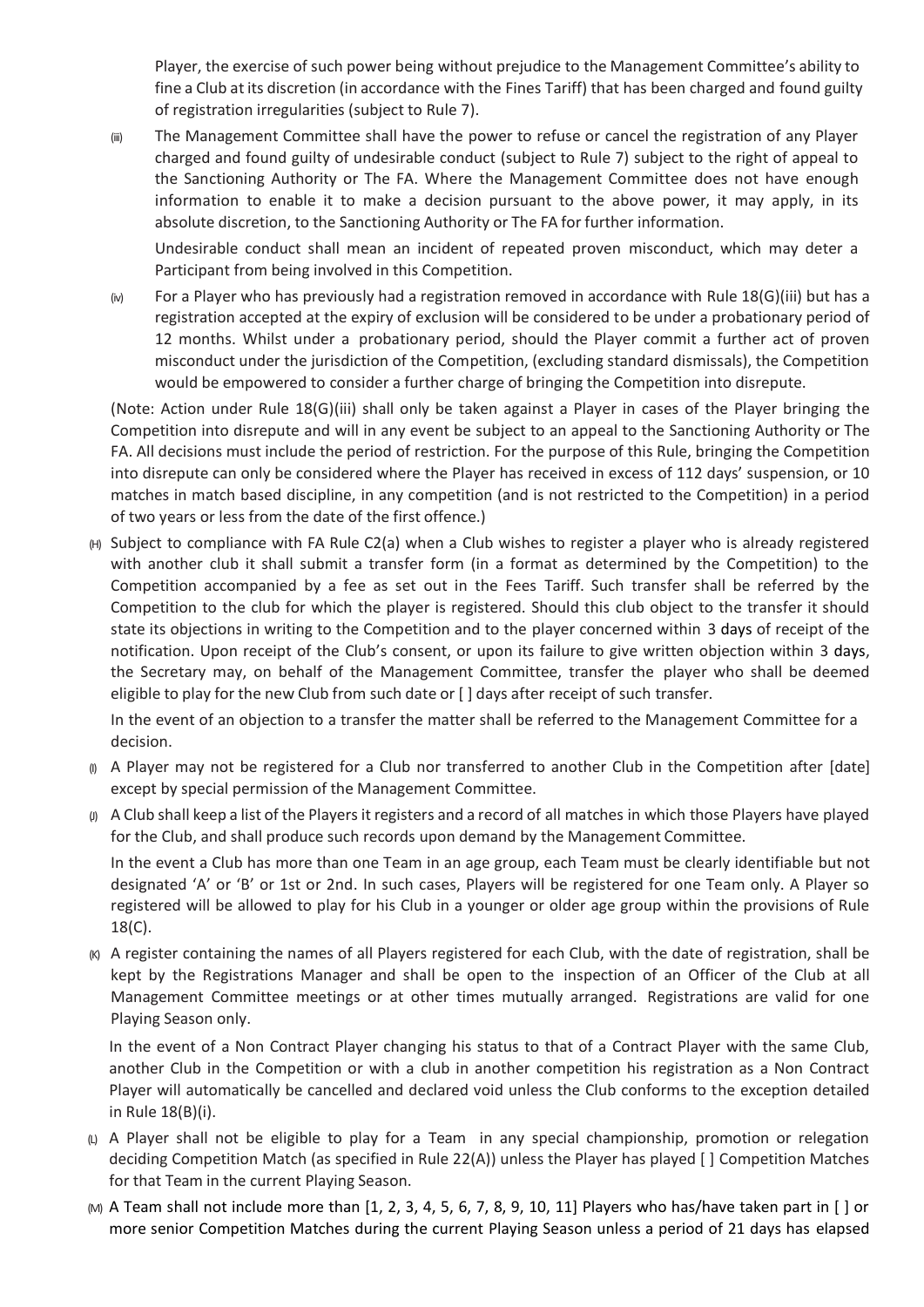since they last played.

For the purpose of this Rule a senior competition(s) is /are [ ].

Failure to comply with this Rule will result in a fine in accordance with the Fines Tariff.

- (N) (i) Subject to Rule 18(N)(ii), any Club found to have played an ineligible Player in a Competition Match or Matches where points are awarded shall have the points gained from that Competition Match deducted from its record, up to a maximum of 12 points, and have levied upon it a fine in accordance with the Fines Tariff.
	- (ii) The Management Committee may vary the sanction as relates to the deduction of points set out at Rule 18(N)(i) only in circumstances where the ineligibility is due to the failure to obtain an International Transfer Certificate or where the ineligibility is related to the Player's status.
	- $(iii)$  Where a Club is found to have played an ineligible Player in accordance with Rule 18(N)(i) above, the Management Committee may also, at its discretion:
		- (a) Award the points available in the Competition Match in question to the opponents, subject to the Competition Match not being ordered to be replayed; or
		- (b) Levy penalty points against the Club in default; or
		- (c) Order that such Competition Match or Matches be replayed (on such terms as are decided by the Management Committee).

(The following clause applies to Competitions involving Players in full-time secondary education):-

- (O) (i) Priority must be given at all times to school and school organisations activities. Failure to comply with this Rule will result in a fine in accordance with the Fines Tariff.
	- (ii) The availability of children must be cleared with their head teacher (except for Sunday league competitions).
	- (iii) A child under the age of 15 as at midnight on 31 August in the relevant Playing Season, shall not be permitted to play in a Competition Match during that Playing Season where any other Player is older or younger than that child by two years or more.

# **CLUB COLOURS**

19. Every team must register the colour of its shirts and shorts with the Secretary by [date] who shall decide as to their suitability.

Any team wishing to change its colours during the Playing Season must obtain permission from the Management Committee.

Goalkeepers must wear colours which distinguish them from all other Players and the Match Officials.

No Player, including the goalkeeper, shall be permitted to wear black or very dark shirts.

Any Team not being able to play in its normal colours as registered with the Competition shall notify its opponents the colours in which they will play (including the colours of the goalkeeper jersey) at least 5 days before the Competition Match.

If, in the opinion of the referee, two Teams have the same or similar colours, the *home* Team shall make the change. Should a Team delay the scheduled time of kick-off for a Competition Match by not having a change of colours they will be fined in accordance with the Fines Tariff.

*Shirts must all be numbered differently, failing which a fine will be levied in accordance with the Fines Tariff. Names of Youth Players shall not appear on the shirts, failing which a fine will be levied in accordance with the Fines Tariff.*

# **PLAYING SEASON. CONDITIONS OF PLAY, TIMES OF KICK-OFF, POSTPONEMENTS, SUBSTITUTES**

20. (A) All Competition Matches shall be played in accordance with the Laws of the Game as determined by the International Football Association Board, the Rules as set down by The FA.

Clubs must take all reasonable precautions to keep their Grounds in a playable condition. All Competition Matches shall be played on pitches deemed suitable by the Management Committee. If through any fault of the home Team a Competition Match has to be replayed, the Management Committee shall have power to order the venue to be changed.

The Management Committee shall have power to decide whether a pitch and/or facilities are suitable for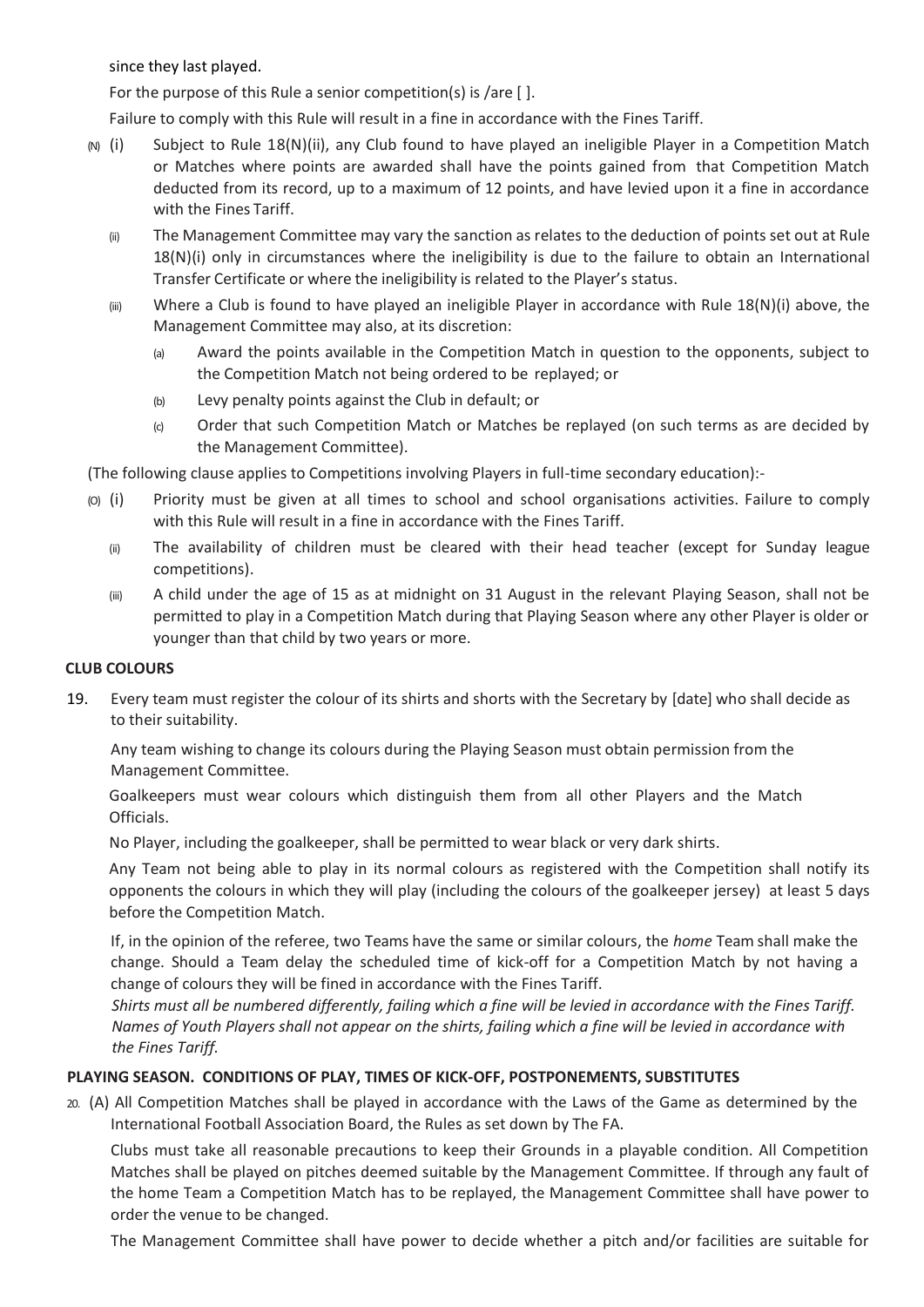Competition Matches and to order the Club concerned to play its Competition Matches on another ground.

Football Turf Pitches (3G) are allowed in this Competition provided they meet the required performance standards and are listed on the FA's Register of Football Turf Pitches. All Football Turf Pitches used must be tested (by a FIFA accredited test institute) every three years and the results passed to The FA. The FA will give a decision on the suitability for use and add the pitch to the Register.

The home Club is also responsible for advising Participants of footwear requirements when confirming match arrangements in accordance with Rule 20(C).

All Competition Matches shall have a duration as set out below unless a shorter time is mutually arranged by the two Clubs in consultation with the referee prior to the commencement of the Competition Match, and in any event shall be of equal halves.

Competition Matches should be played in accordance with the Laws appropriate to the relevant age group, as laid down by The FA, as detailed below.

| Age Group                   | <b>Minimum</b><br>Duration<br>of play per<br>quarter<br>(minutes)<br>(Mini-<br>Soccer | <b>Maximum</b><br>Duration of<br>play per<br>quarter<br>(minutes)<br>(Mini-<br>Soccer only) | <b>Minimum</b><br>duration<br>of play<br>per half<br>(minutes) | Maximum<br>duration of<br>play per half<br>(minutes) | <b>Maximum</b><br>playing time<br>in one day<br>in all<br>organised<br>developmen<br>t fixtures<br>(minutes) | Maximum<br>playing time<br>in one day in<br>all<br>tournaments<br>and trophy<br>events/festiva<br>Is (minutes) | Competition<br>structure                                      |
|-----------------------------|---------------------------------------------------------------------------------------|---------------------------------------------------------------------------------------------|----------------------------------------------------------------|------------------------------------------------------|--------------------------------------------------------------------------------------------------------------|----------------------------------------------------------------------------------------------------------------|---------------------------------------------------------------|
| Under 15<br>and<br>Under 16 | N/A                                                                                   | N/A                                                                                         | 25                                                             | 40                                                   | 100                                                                                                          | 150                                                                                                            | Any varieties<br>including one<br>season long<br>league table |
| Under 17<br>and<br>Under 18 | N/A                                                                                   | N/A                                                                                         | 25                                                             | 45                                                   | 120                                                                                                          | 180                                                                                                            | Any varieties<br>including one<br>season long<br>league table |

For round robin/trophy events, the maximum duration of play per half cannot be exceeded, but the minimum duration of play per half may be adjusted.

For trophy events, the Competition may award mementos.

The times of kick-off shall be fixed at the AGM and can only be altered by the mutual consent of the two competing Clubs prior to the scheduled date of the Competition Match with written notification given to the Competition at least 7 days prior.

Referees must order Competition Matches to commence at the appointed time and must report all late starts to the Competition.

The home Team must provide goal nets, corner flags and at least two footballs fit for play and the referee shall make a report to the Competition if the footballs are unsuitable. Failure to comply with this Rule will result in a fine in accordance with the Fines Tariff.

(B) Except by permission of the Management Committee all Competition Matches must be played on the dates originally fixed but priority shall be given to The FA and parent County Association Cup Competitions. All other matches must be considered secondary. Clubs may mutually agree to bring forward a Competition Match with the consent of the Fixtures Manager. Failure to comply with this Rule will result in a fine in accordance with the Fines Tariff.

In the case of a revised fixture date, the Clubs must be given by the Competition 5 clear days' notice of the Competition Match (unless otherwise mutually agreed).

(C) An Officer of the home Club must give notice of full particulars of the location of, and access to, the Ground and time of kick-off to the Match Officials and an Officer of the opposing Club at least 5 clear days prior to the playing of the Competition Match. If not so provided, the away Club shall seek such details and report the circumstances to the Competition. Failure to comply with this Rule will result in a fine in accordance with the Fines Tariff.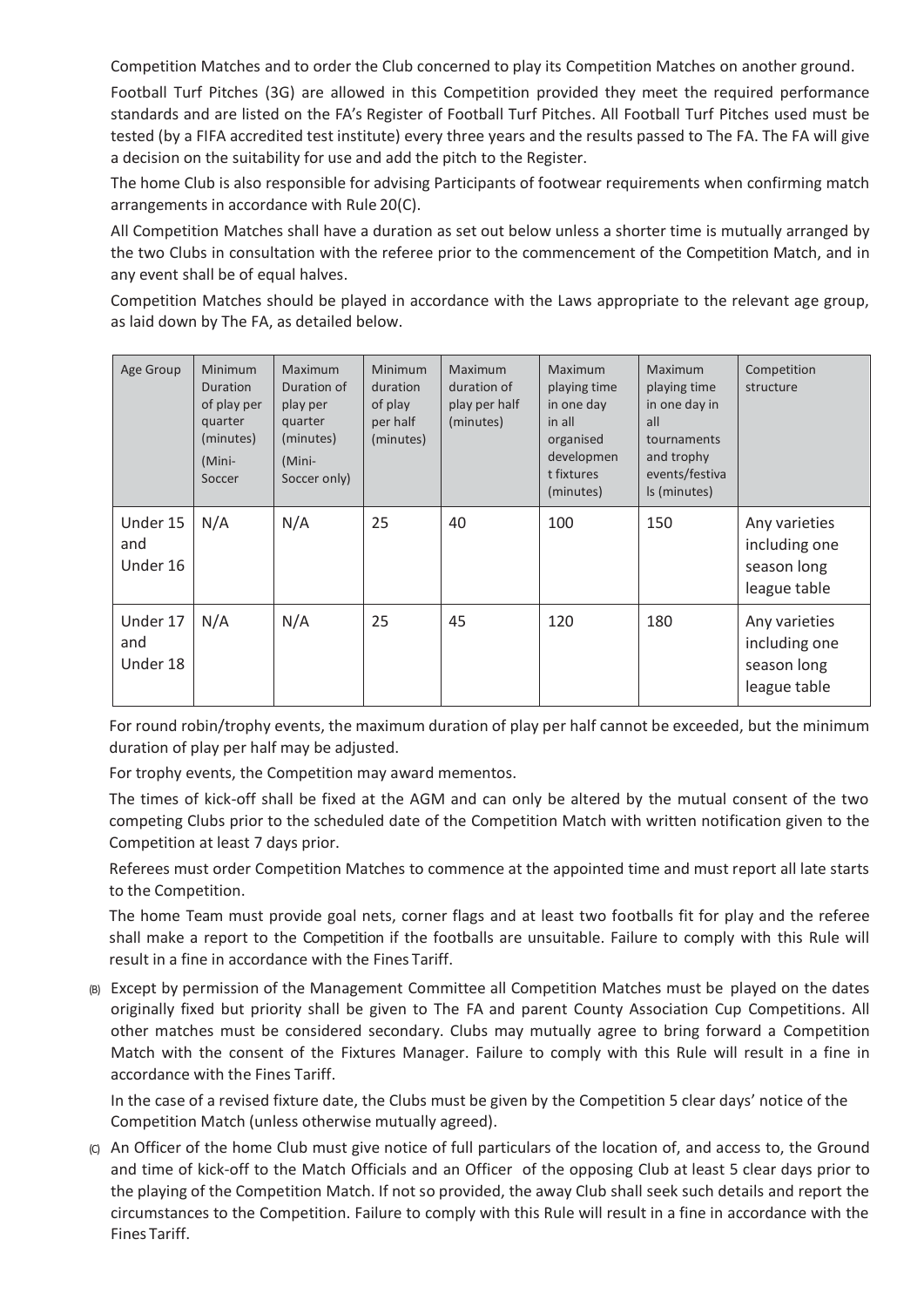(D) The minimum number of Players that will constitute a Team for a Competition Match is as follows:

| <b>FORMAT</b> | <b>MINIMUM</b> |
|---------------|----------------|
| 11v11         |                |

Failure to comply with this Rule will result in a fine in accordance with the Fines Tariff.

- $(E)$  (i) In competitions where points are awarded, home and away matches shall be played. In the event of a Club failing to keep its engagement the Management Committee shall have the power to impose a fine (in accordance with the Fines Tariff), deduct points from the defaulting Club, award the points from the Competition Match in question to the opponents, order the defaulting Club to pay any reasonable expenses incurred by the opponents or otherwise deal with them except the award of goals. *Notwithstanding the foregoing home and away provision, the Management Committee shall have power to order a Competition Match to be played on a neutral ground or on the opponent's Ground if they are satisfied that such action is warranted by the circumstances.*
	- (ii) Any Club unable to fulfil a fixture or where a Competition Match has been postponed for any reason must, without delay, give notice to the (Fixtures) Secretary, the Competition Referees Appointments Secretary, the secretary of the opposing Club and the Match Officials.
	- (iii) In the event of a Competition Match not being played or abandoned owing to causes over which neither Club has control, it should be played in its entirety on a date to be mutually agreed by the two Clubs and approved by the Management Committee. Failing such agreement and notification to the (Fixtures) Secretary within 3 days the Management Committee shall have the power to order the Competition Match to be played on a named date or on or before a given date. Where it is to the advantage of the Competition and the Clubs involved agree, the Management Committee shall also be empowered to order the score at the time of an abandonment to stand*.*

Failure to comply with this Rule will result in a fine in accordance with the Fines Tariff.

- (iv) The Management Committee shall review all Competition Matches abandoned in cases where it is consequent upon the conduct of either or both Teams. Where it is to the advantage of the Competition and does no injustice to either Club, the Management Committee shall be empowered to order the score at the time of the abandonment to stand. In all cases where the Management Committee are satisfied that a Competition Match was abandoned owing to the conduct of one Team or its Club member(s) they shall be empowered to award the points for the Competition Match to the opponent. In cases where a Competition Match has been abandoned owing to the conduct of both Teams or their Club member(s), the Management Committee shall rule that neither Team will be awarded any points for that Competition Match and it shall not be replayed. No fine(s) can be applied by the Management Committee for an abandoned Competition Match.
- (v) The Management Committee shall review any Competition Match that has taken place where either or both Teams were under a suspension imposed upon them by The FA or Affiliated Association. In each case the Team that was under suspension would be dealt with in the same manner as if they had participated with ineligible players in accordance with Rule 18(N)(i) above. Where both Teams were under suspension the Competition Match must be declared null and void and shall not be replayed.
- (F) A Club may at its discretion and in accordance with the Laws of the Game use substitute Players in any Competition Match.

Where a Competition does allow return substitutes:

For Under 11s - Under 18s – a Club may use up to 5 from 5 substitute Players. A Player who has been substituted becomes a substitute and may replace any Player at any time subject to the substitution being carried out in accordance with Law 3 of the Laws of Association Football.

In Youth Football only, the referee shall be informed of the names of the substitute Players not later than 15 minutes before the start of the Competition Match and a Player not so named may not take part in that Competition Match.

A Player who has named as a substitute before the start of that Competition Match but does not actually play in the game shall not be considered to have been a Player in that Competition Match within the meaning of Rule 18 of this Competition.

(G) The half time interval shall be of 5 minutes' duration, but it shall not exceed 15 minutes. The half time interval may only be altered with the consent of the referee.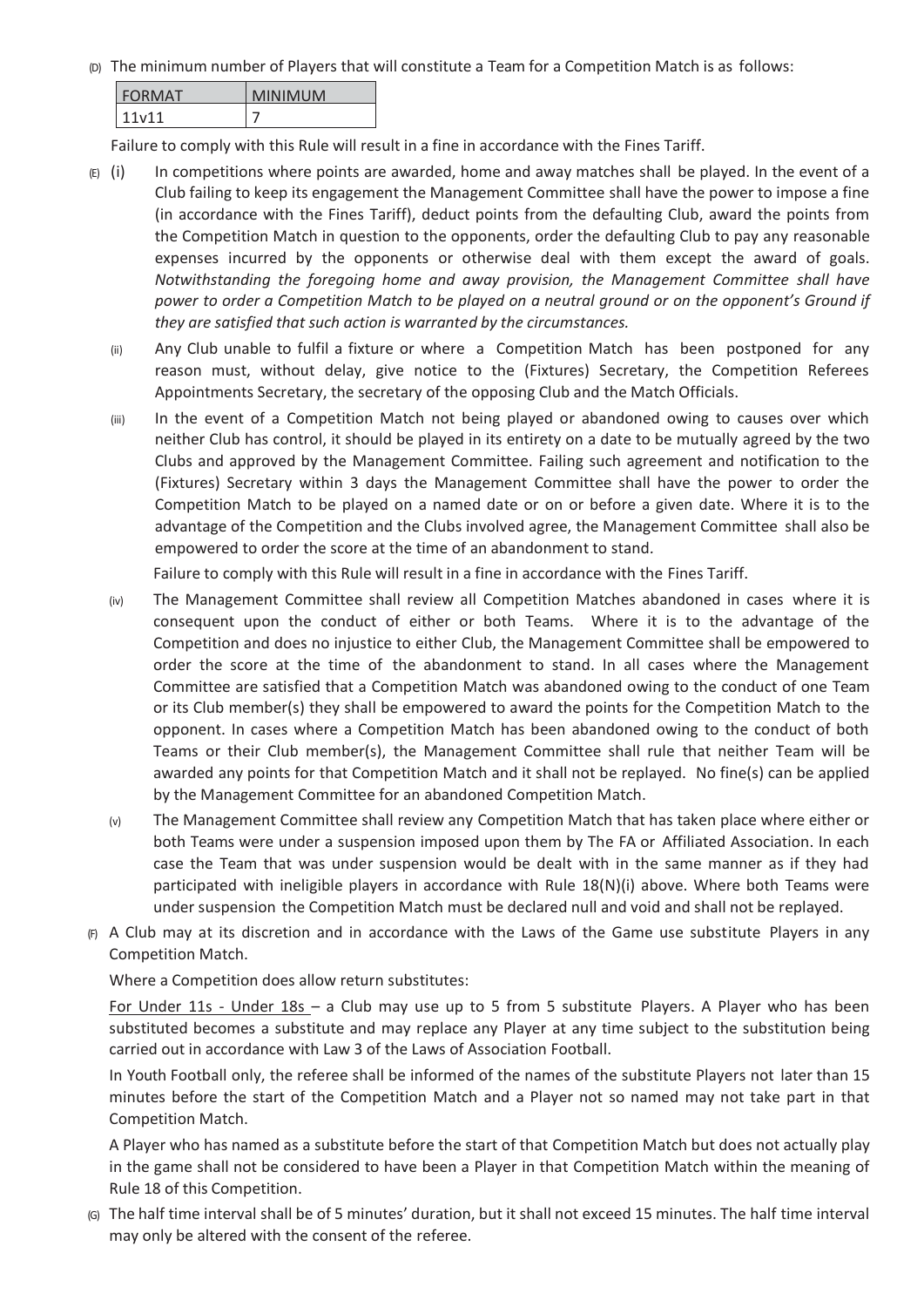(H) The Teams taking part in Youth Football shall identify a Team captain who *shall* wear an armband and shall have a responsibility to offer support in the management of the on-field discipline of his/her teammates. Failure to comply with this Rule will result in a fine in accordance with the Fines Tariff.

# **REPORTING RESULTS**

21. (A) The Fixtures Manager must receive within 2 hours of the final whistle, the result of each Competition Match in the prescribed manner. This must include the forename(s) and surname of the Team Players (in block letters) *and also the referee markings required by Rule 23, or any other information required by the Competition.* Failure to comply with this Rule will result in a fine in accordance with the Fines Tariff.

Both Clubs shall use SMS/ FA Full Time / FA Matchday as directed by the Competition to notify the result of each Competition Match via FA Full Time within 2 hours of the final whistle. Failure to comply with this Rule will result in a fine in accordance with the Fines Tariff

- (B) The match result notification, correctly completed, shall be signed by an Officer of the Club, or as prescribed by the Competition. Failure to comply with this Rule will result in a fine in accordance with the Fines Tariff.
- (C) The Competition and Clubs are permitted to collect but NOT publish results or any grading tables for fixtures involving Under 7s, Under 8s, Under 9s, Under 10s, and Under 11s. Any Competition failing to abide by this Rule will be dealt with by the Sanctioning Authority, and any Club failing to abide by this Rule will be fined in accordance with the Fines Tariff. The Competition and Clubs are permitted to collect and publish results for trophy events.

## **DETERMINING CHAMPIONSHIP**

22. (A) In Competitions where points are awarded, Team rankings within the Competition will be decided by points with three points to be awarded for a win and one point for a drawn Competition Match. The Teams gaining the highest number of points in their respective divisions at the end of the Playing Season shall be adjudged the winners. Competition Matches must not be played for double points.

In the event of two or more Teams being equal on points at the end of the Playing Season, rankings may be determined by a deciding match or matches played under conditions determined by the Management Committee, or the position shared.

- *(B) N/A*
- *(C) N/a*
- *(D) In the event of a Team withdrawing from the Competition before completing 75% of its fixtures for the Playing Season all points obtained by or recorded against such defaulting Team shall be expunged from the Competition table. For the purposes of this Rule 22 (D) a completed fixture shall include any Competition Match(es) which has been awarded by the Management Committee.*

#### **MATCH OFFICIALS**

- 23. (A) Registered referees (and assistant referees where approved by The FA or County FA) for all Competition Matches shall be appointed in a manner approved by the Management Committee and by the Sanctioning Authority.
	- (B) In cases where there are no officially appointed Match Officials in attendance, the Clubs shall agree upon a referee. An individual thus agreed upon shall, for that Competition Match, have the full powers, status and authority of a registered referee. Individuals under the age of 16 must not participate either as a referee or assistant referee in any open age competition and individuals under the age of 14 must not participate either as a referee or assistant referee in any Competition Match. Referees between the ages of 14 and 16 are only eligible to officiate in competitions where the Players' age band is at least one year younger than the age of the referee, for example a 15 year old referee may only officiate in competitions where the age banding is 14 or younger.
	- *(C) Where assistant referees are not appointed each Team shall provide a Club assistant referee who must wear a Hi Vis jacket.. Failure to comply with this Rule will result in a fine (in accordance with the Fines Tariff) being imposed on the defaulting Club.*
	- *(D)* The appointed referee shall have power to decide as to the fitness of the Ground in all Competition Matches and that decision shall be final, *subject to the determination of the Local Authority or the owners of a Ground, which must be accepted.*
	- (E) Subject to any limits/provisions laid down by the Sanctioning Authority, Match Officials appointed under this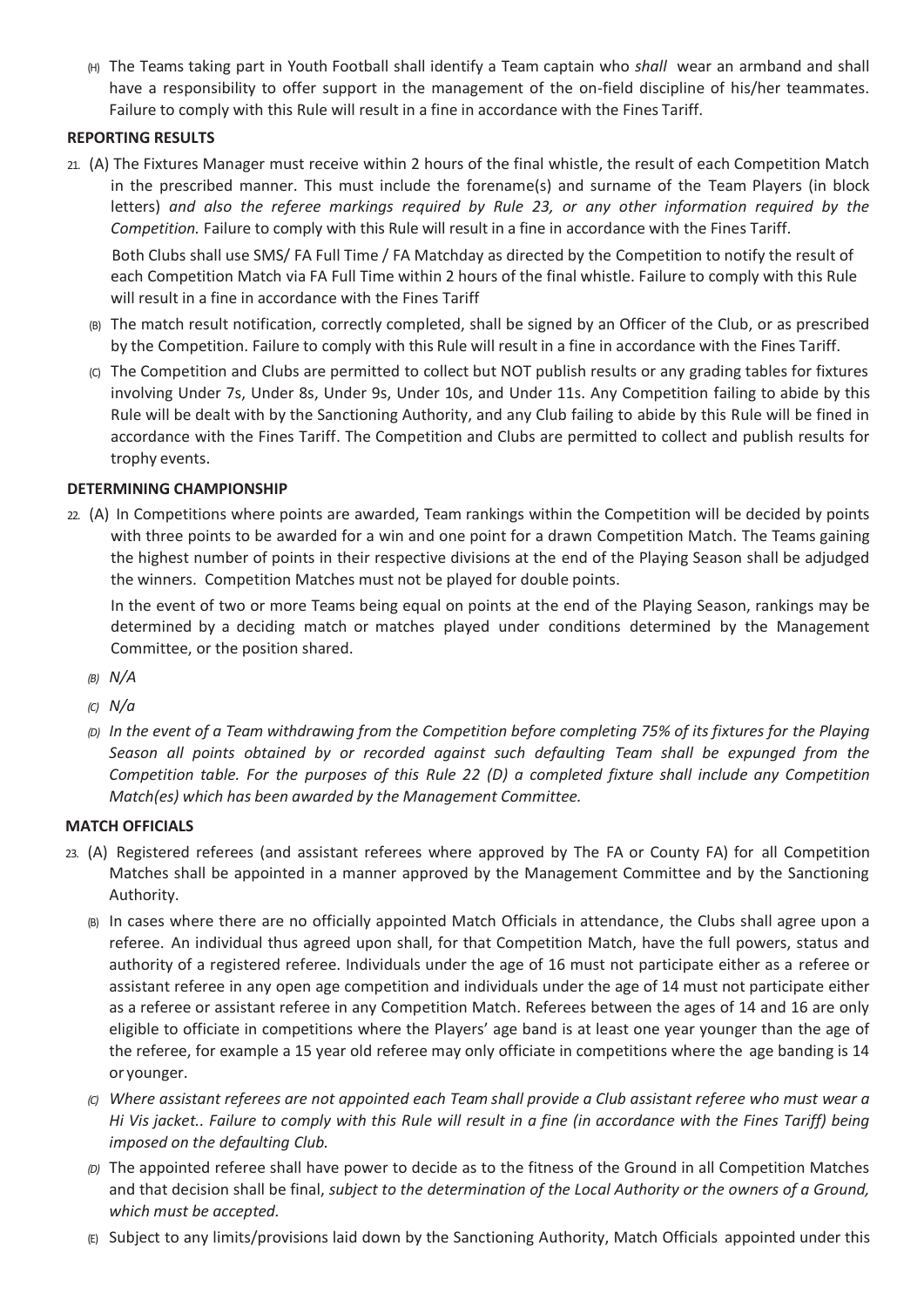Rule shall be paid a match fee in accordance with the Fees Tariff and for journeys in excess of 40 miles round trip from home to venue, travel expenses of £5.

Match Officials will be paid their fees and/or expenses by the home Club before the Competition Match, unless otherwise ordered by the Management Committee. It is the responsibility of the home team. Where assistant referees are appointed, each team shall pay one fee each. Referees fees in Syndicate Trust Games - - In all matches prior to the semi-finals, the match officials' match fees should be split evenly between the two contesting teams, unless otherwise instructed by the League Committee;

- *(i)* The Match Officials fee & expenses shall be split evenly between the competing clubs.
- *(ii)* (ii) It is the responsibility of the HOME club to ensure that the Match Officials receive their payment.
- *(iii)* (iii) It is the responsibility of the AWAY club to liaise with the home club and make their contribution promptly and when requested. Failure to comply with this Rule will result in a fine in accordance with the Fines Tariff.
- (F) In the event of a Competition Match not being played because of circumstances over which the Clubs have no control, the Match Officials, if present, shall be entitled to *half fee plus expenses.* Where a Competition Match is not played owing to one Club being in default, that Club shall be ordered to pay the Match Officials, if they attend the Ground, their full fee and expenses. Failure to comply with this Rule will result in a fine in accordance with the Fines Tariff.
- (G) A referee not keeping his or her engagement, and failing to give a satisfactory explanation as to their nonappearance, may be reported to the Affiliated Association with which he or she is registered.
- (H) Each Club shall, in a manner prescribed from time to time by The FA, award marks to the referee for each Competition Match and the name of the referee and the marks awarded shall be submitted to the Competition on the prescribed form provided. Clubs failing to comply with this Rule shall be liable to be fined (in accordance with the Fines Tariff) or dealt with as the Management Committee shall determine.
- $\eta$  The Competition shall keep a record of the markings and, on the form provided by the prescribed date each Season, shall submit a summary to The FA/County FA.
- (i) The referee shall submit a report form, supplied by the Competition, giving the result of the Competition *Match, the number of Players in each Team and the time of kick-off to the Referees Manager within 6 hours of the final whistle of the Competition Match.*
- *(K) Match Officials shall be supplied, each season, with a copy of the Competition Rules free of charge.*
- *(L) Match Officials shall have undertaken a RESPECT briefing offered by The FA/County FA or the Competition.*

# **LANCASHIRE SUNDAY FOOTBALL LEAGUE RULES THAT FALL OUTSIDE OF STANDARD CODE OF RULES**

#### **CUP COMPETITIONS**

(A) These competitions shall be known as "The Challenge Cup", "The Presidents Cup", "The Youth Cup" and "The Youth Trophy" and all cup competitions shall be governed by the rules of the league.

(B) With the exception of clubs in the Premier Division, all other clubs in the Open age section of the league will be eligible for entry into the preliminary round of the Challenge Cup. Only clubs eliminated from either the preliminary round or first round of the Challenge Cup will be eligible for entry into the Presidents Cup Competition.

Premier Division clubs in the open age section of the league will join the Challenge Cup Competition at the second round stage and therefore will not be eligible to enter the Presidents Cup Competition.

All teams in the Youth section of the league will be eligible to play in the Youth Cup Competition and the Youth Trophy Competition.

Any competing team shall consist of bona-fide playing members of their Club. Each player must have played a minimum of three League or Cup games for the team prior to being eligible to play in the semi-finals or Final, except by special permission of the Management Committee. (For this purpose a named substitute is not included unless he actually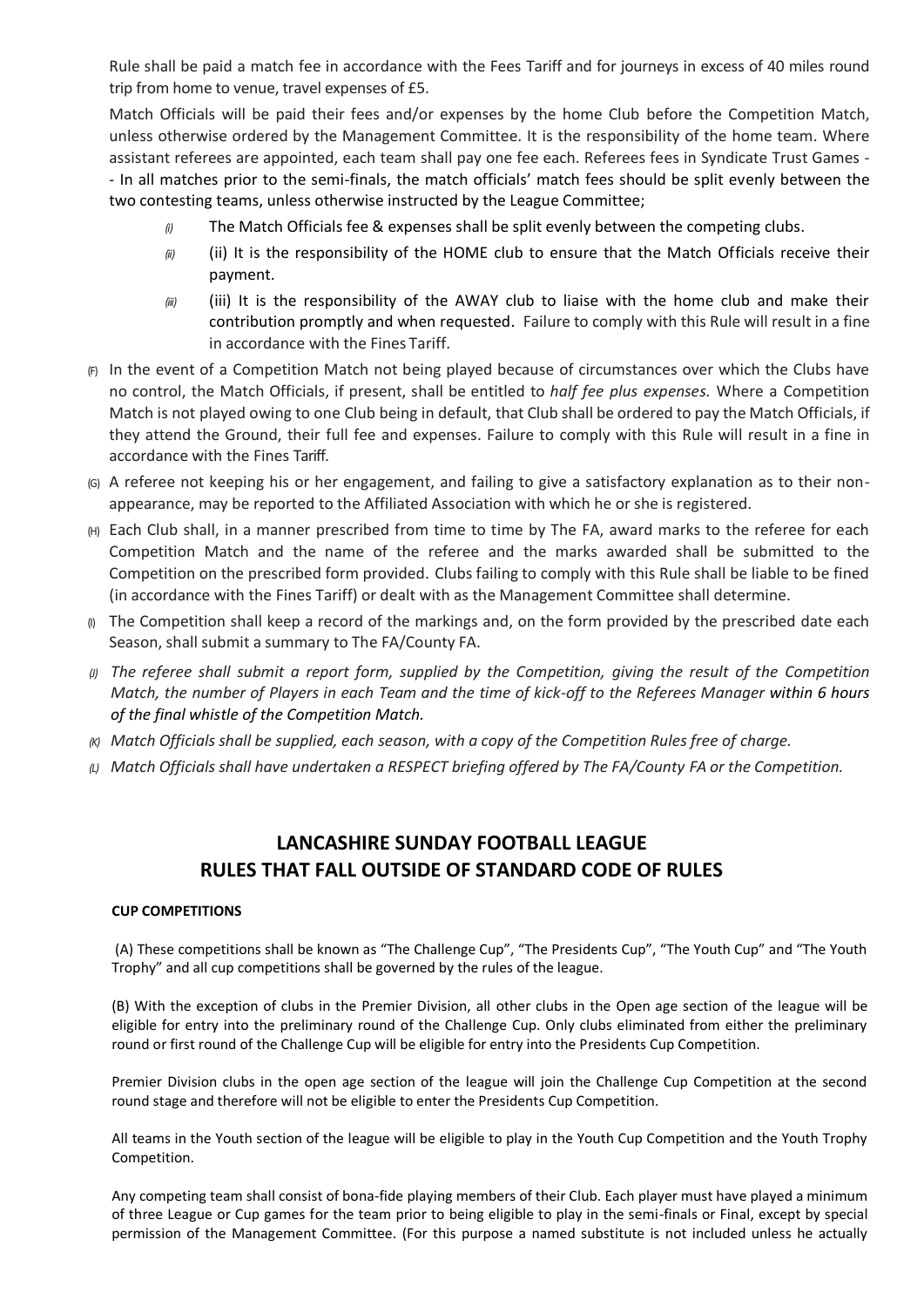comes onto the field of play.)

(C) Cups/Trophy will be played for annually and held for one year by the winners and shall never become the permanent property of any club.

(D) Any club holding one of the league cups/trophy, which leaves the League, must return the cup/trophy to the Management Committee immediately.

(E) The Management Committee of the Lancashire Sunday Football League shall have the entire control and management of all cup competitions.

(F) No club or team shall scratch from any cup competition without the consent of the Management Committee. Any club or team refusing or failing, by their own default to play the tie on the date fixed, shall be struck out of the competition and may be further dealt with by the Management Committee.

(G) The Management Committee shall arrange the dates of all cup ties and games must be played on the set date unless;

- i) A club or team is competing in the Lancashire Football Association Sunday Competition.
- ii) In the event of two clubs or teams using the same ground, the club drawn first in the competition shall have priority use of the ground. The second club or team will play their tie on the following Sunday or on a date fixed by the Management Committee.

These shall be the only circumstances under which any alternative date may be arranged. No request for a postponement of a cup tie (i.e. fixture relief will be granted in relation to any cup competition.

(H) With the exception of the semi-final and final ties, all fixtures must be played on the ground of the club drawn first in the tie, provided the ground is available, any switching of ground can only be authorised by the Management Committee.

When a match has been postponed, or is abandoned before full time with neither club being at fault, it shall be played on the first drawn club on the following Sunday.

If a first match is postponed on two occasions, the Committee shall have the power to order the match to be played on the ground of the club second drawn or a neutral ground if necessary. Matches abandoned through the fault of the clubs shall be dealt with by the management committee who shall have the power to vary these arrangements if it is deemed necessary.

(I) No club or team receiving a bye shall be entitled to a bye in the next round of any cup competition.

(J**) No player shall play for more than one club or team in any open age or youth cup competition during the course of a season. A player who is dual registered for an open age and youth team may appear for both clubs but only in one of the cup competitions and not both. Any questions of eligibility, qualification of players or interpretation of the rules shall be referred to the Management Committee.**

(K) If two teams who have similar colours are drawn together, the home team must play in their alternative colours.

In the semi final and final tie where the colours (shirts, shorts or stockings) are similar, the competing clubs should decide which one will wear their alternative colours.

In the event of the Clubs not agreeing upon the colours to be worn, the League Management Committee shall decide by the toss of a coin.

Goalkeepers must wear colours which distinguish them from the other players and the match officials.

(L) The duration of each tie shall be 90 minutes. If the scores are level after 90 minutes, 15 minutes each way extra time will be played. Any tie still level after extra time shall be decided by the taking of penalty kicks in accordance with the Laws of the Game.

Any cup tie not completed may be ordered to stand as a completed game or replayed as the Management Committee decide. The Management Committee shall decide the arrangements for extra time and penalty kicks in cup finals.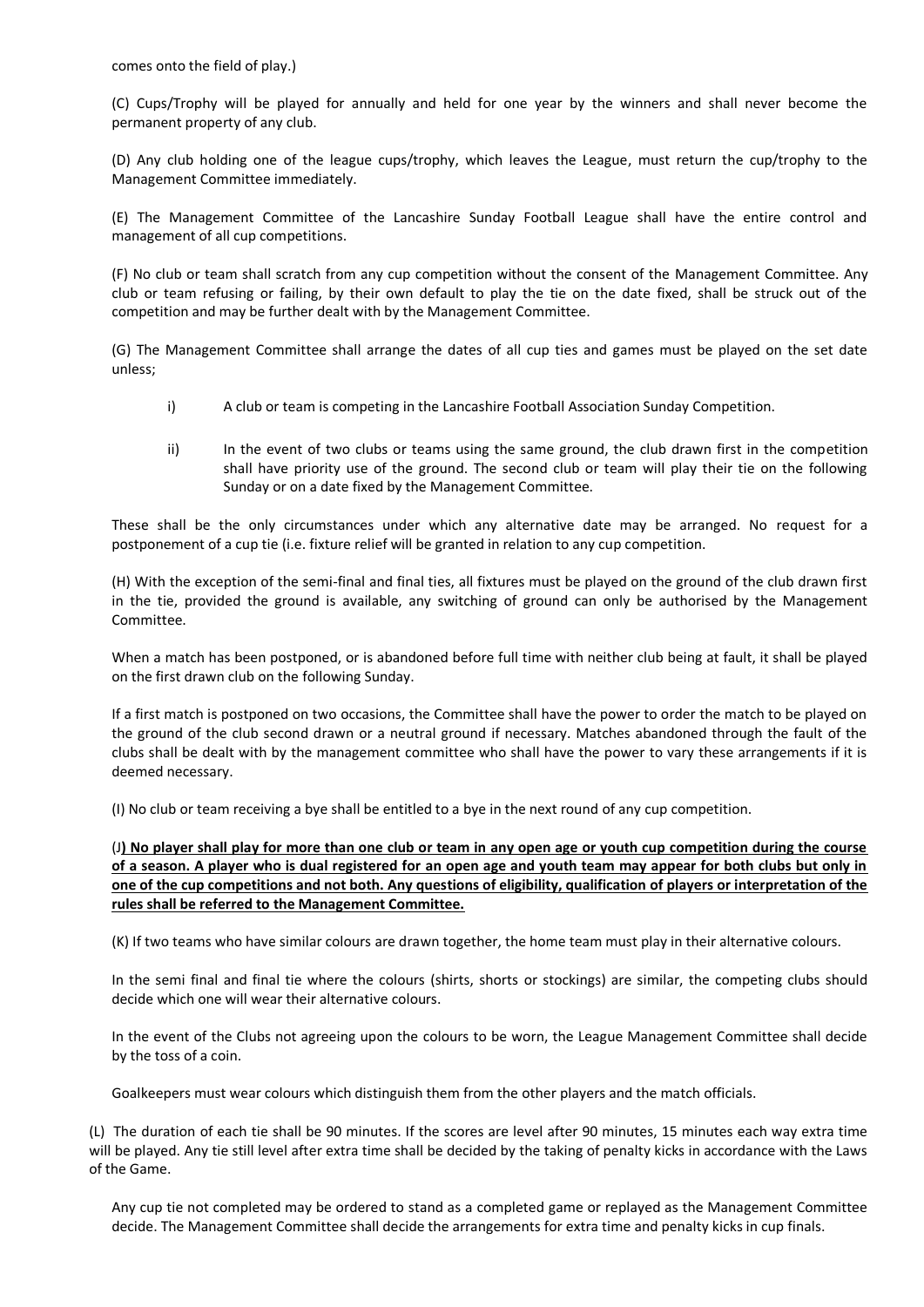(M) (A) The Administration (Reporting) Secretary must receive within **2 hours of the match** on the date played the result of each Competition match in the prescribed manner (via FA Fulltime). This must include the forename(s) and surname of the team players (in block letters) *and also the Referee markings required by Rule 13, or any other information required by the Competition.* Failure to do so will incur a fine of **£20.00** and/or the Club being dealt with as the Management Committee decide

(N) Clubs are required to complete the League's allocated team sheet and submit it to the match official to sign at least 15 minutes before the kick-off time.

The shirt number worn by a player in a match in this League must correspond to the number allocated against the player's name on the team sheet. Clubs who do not comply with this rule will be fined £20.00 for each occurrence and may be further dealt with by the Management Committee.

Clubs must retain ALL team sheets for inspection by the League Management Committee as requested (Rule 10 B applies

(O) The semi-final and final ties must be played on the grounds and dates and times set by the Management Committee.

(P) If the Management Committee is of the opinion that any team has deliberately effected the result of a game in the preliminary or first rounds of the Challenge Cup Competition by playing an under strength team or by any other means in order to gain entry into the Presidents Cup Competition, the Management Committee shall have the power to bar that team from all cup competitions for the remainder of the season. The team concerned may also be dealt with by the Management Committee.

(Q) Any team wishing to lodge a protest about any cup tie shall give written notice to the League Secretary within five days of the completion of the match and shall forward a deposit of £10.00, which may be forfeited if the protest is dismissed.

(R) The Management Committee shall take the whole receipts for the semi-final and final ties. Winners and losing finalists shall be awarded medals or souvenirs providing the finances of the league permit.

(S) Fees for cup competitions are included in league fees.

(T) The League may request the use of any club's ground for any match that they desire to arrange.

(U) Anything not provided for in these rules shall be dealt with by the Management Committee.

(V) Any Club wishing to appeal any decision by the Management Committee should do so as per rule 15.

#### **SPORTSMAN MARKS**

Each team shall award their opponents a sportsman mark 1-5 (where 1 is the lowest and 5 is the highest) on the website reporting system.

The team with the highest average sportsmanship mark in both the Open Age and Youth sections at the end of the season will be awarded the Sportsmanship Trophy.

#### **FIRST AID KITS**

(A) Each team must have a qualified first aider, proof of which if requested by the league shall be provided. (B) All teams shall provide an adequate first aid kit containing the items listed below. The first aid kit must be made available for inspection by a league official, if requested. Any club or team failing to provide a fully stocked first aid kit will be dealt with by the Management Committee.

#### **CONTENTS OF A CLUB'S FIRST AID KIT**

Teams are reminded that they are required to have a fully stocked first aid kit at all games played in this league, including Cup matches.

The first aid kit must comprise of the following items as an absolute minimum;

Physio's Run-on- bag Airway Mask Wound Dressing (18cm x 18cm) Wound Dressing (12cm x 12cm)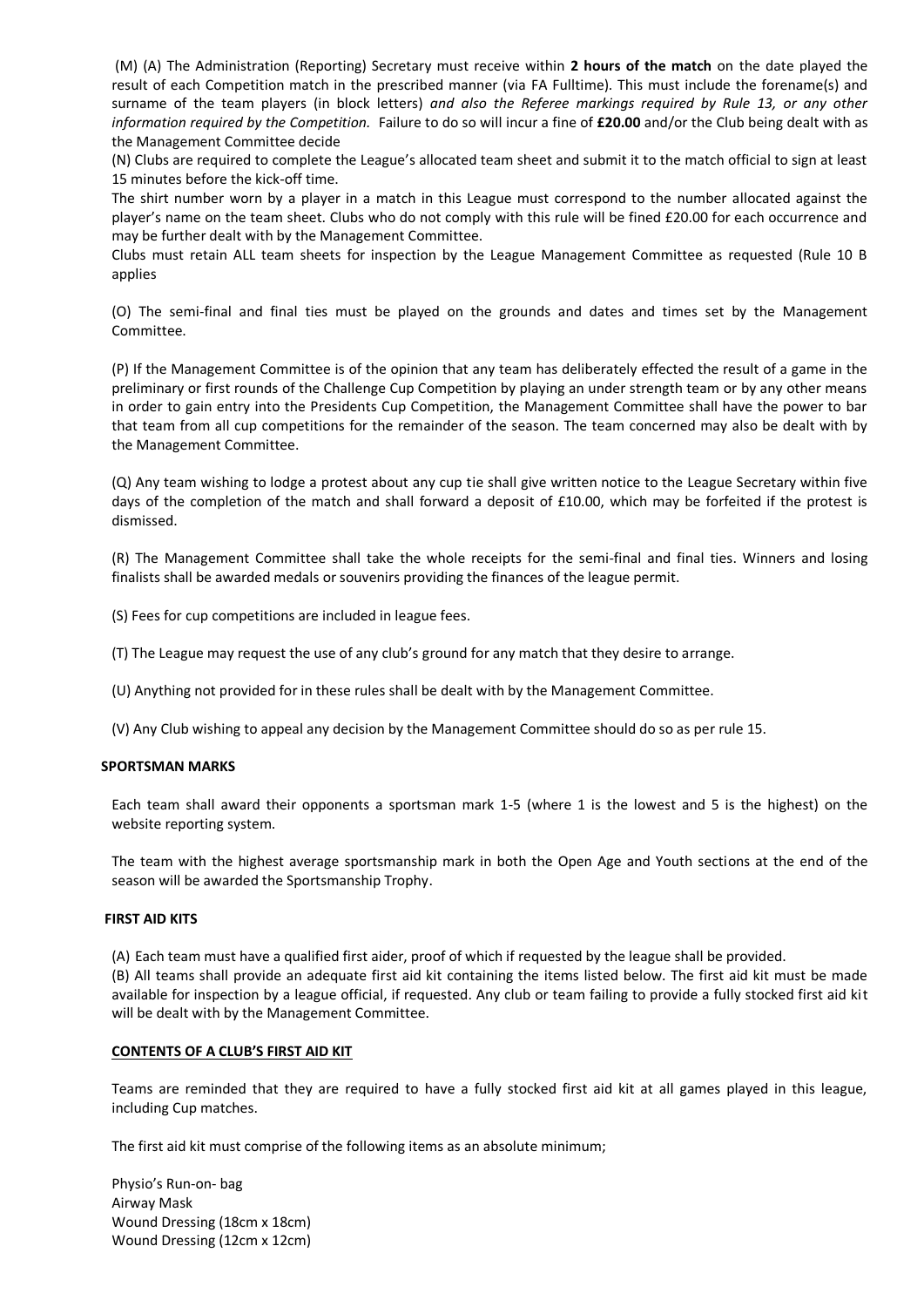Cold Spray Petroleum Jelly Plastic Trigger Spray Bottle Scissors Eye Wash Plasters (Assorted x 20) Antiseptic Wipes Instant Cold Pack Elastic Adhesive Bandage Foil Blanket Latex Gloves

> This does not supersede any FA regulations on contents. First aid kits must be available for inspection, if requested by members of the League Management Committee. The League Management Committee will deal with any team whose first aid kit does not meet the above requirements.

#### **SCHEDULE A**

| <b>FEES TARIFF</b>           |                               |                                                                 |
|------------------------------|-------------------------------|-----------------------------------------------------------------|
| <b>RULE</b><br><b>NUMBER</b> | <b>DESCRIPTION</b>            | <b>MAXIMUM FEE</b>                                              |
| 4(A)                         | <b>CLUB ENTRY FEE</b>         | £50.00                                                          |
| 4(B)                         | CLUB/TEAM ANNUAL SUBSCRIPTION | £150.00                                                         |
| 4(C)                         | <b>DEPOSIT</b>                | £100.00                                                         |
| 7 (C), 7(E)                  | PROTEST/APPEAL FEES           | £25.00                                                          |
| 18(D)                        | PLAYER REGISTRATION FEE       | £10.00 (per player)                                             |
| 18(H)                        | <b>TRANSFER FEE</b>           | £10.00                                                          |
| 23(E)                        | <b>REFEREE FEES</b>           | £30 plus £5 expenses for<br>roundtrips in excess of<br>40 miles |
| 23(E)                        | <b>ASSISTANT REFEREE FEES</b> | £20 plus £5 expenses for<br>roundtrips in excess of<br>40 miles |

|                              | <b>FINES TARIFF</b>                                 |                     |  |
|------------------------------|-----------------------------------------------------|---------------------|--|
| <b>RULE</b><br><b>NUMBER</b> | <b>DESCRIPTION</b>                                  | <b>MAXIMUM FINE</b> |  |
| 2(G)                         | <b>FAILURE TO AFFILIATE</b>                         | £100.00             |  |
| 2(1)                         | <b>FAILURE TO COMPLY WITH FA INITIATIVES</b>        | £100.00             |  |
| 2(K)                         | UNAUTHORISED ENTRY OF TEAMS INTO COMPETITIONS       | £100.00             |  |
| $\overline{3}$               | FAILURE TO OBTAIN CONSENT FOR A CHANGE OF CLUB NAME | £30.00              |  |
| 4(C)                         | <b>FAILURE TO PAY A DEPOSIT</b>                     | £100.00             |  |
| 4(E)                         | FAILURE TO PROVIDE AFFILIATION NUMBER/DETAILS FORM  | £100.00             |  |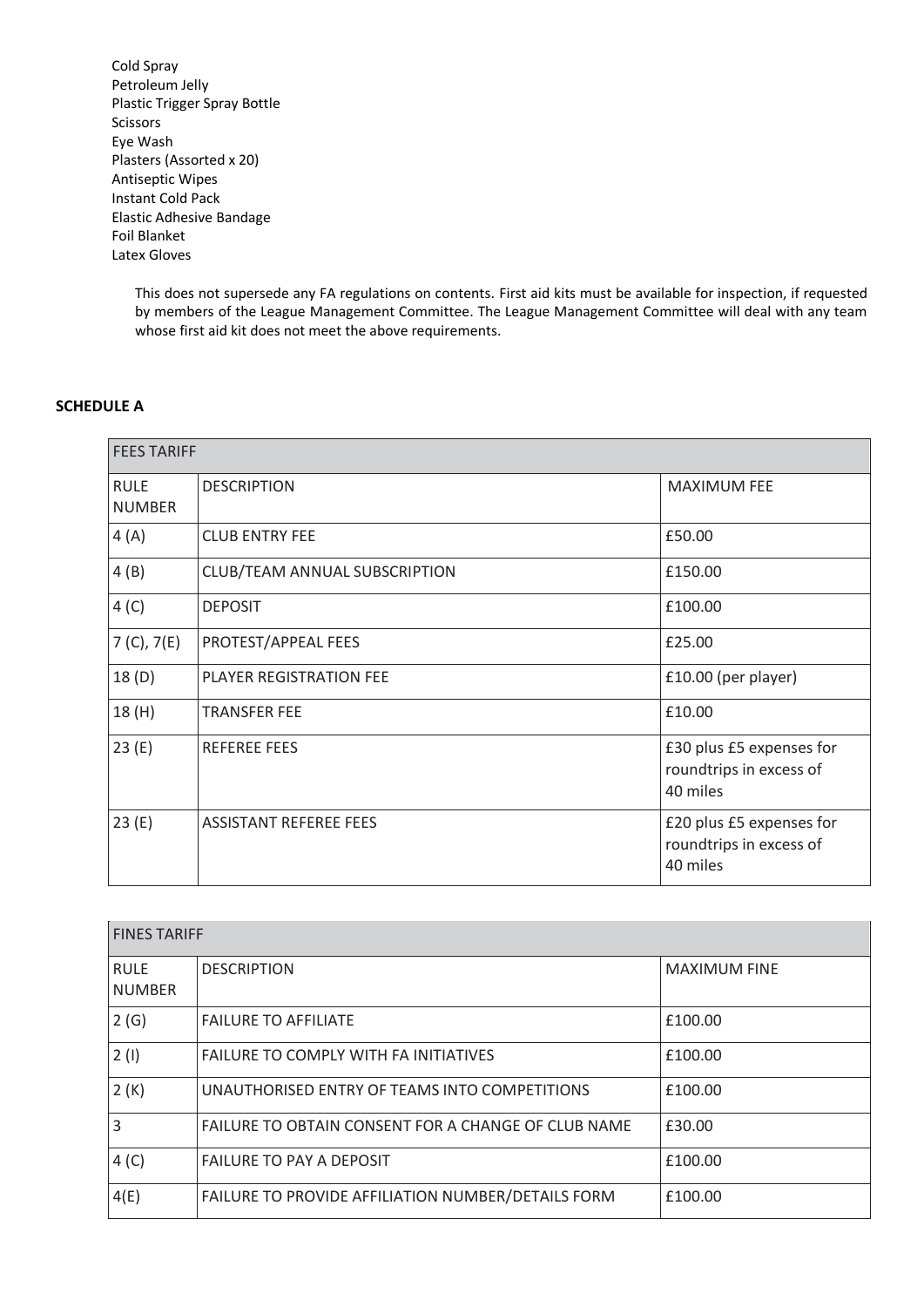| 5(E)                     | COMMUNICATIONS CONDUCTED BY PERSONS OTHER THAN<br>NOMINATED OFFICERS                                       | £25.00                                                   |
|--------------------------|------------------------------------------------------------------------------------------------------------|----------------------------------------------------------|
| 6(H)                     | FAILURE TO COMPLY WITH AN INSTRUCTION OF THE<br>MANAGEMENT COMMITTEE                                       | £100.00                                                  |
| 6(1)                     | FAILURE TO PAY A FINE WITHIN REQUIRED TIMEFRAME                                                            | DOUBLE THE ORIGINAL FINE<br>UP TO £100.00                |
| 8(H)                     | FAILURE TO BE REPRESENTED AT AGM                                                                           | £100.00                                                  |
| $\mathsf 9$              | FAILURE TO BE REPRESENTED AT SGM                                                                           | £100.00                                                  |
| 10                       | FAILURE TO SUBMIT THE REQUIRED WRITTEN AGREEMENT OR TO £25.00<br>NOTIFY CHANGES TO SIGNATORIES             |                                                          |
| 11(A)                    | FAILURE TO PROVIDE NOTICE OF WITHDRAWAL BEFORE<br><b>DEADLINE</b>                                          | £100.00                                                  |
| 11(B)                    | FAILURE TO COMMENCE/COMPLETE FIXTURES                                                                      | £100.00                                                  |
| 13(A)                    | FAILURE TO SUBMIT THE REQUIRED WRITTEN AGREEMENT<br><b>REGARDING THE TROPHY</b>                            | £25.00                                                   |
| 16(A)                    | FAILURE TO HAVE THE REQUIRED INSURANCE                                                                     | £100.00                                                  |
| 16(B)                    | FAILURE TO HAVE THE REQUIRED INSURANCE                                                                     | £100.00                                                  |
| 18(A)                    | FAILURE TO CORRECTLY REGISTER A PLAYER                                                                     | £40.00                                                   |
| 18(B)(iii)               | FAILURE TO HAVE THE REQUIRED NUMBER OF REGISTERED PLAYERS<br>PRIOR TO THE PLAYING SEASON COMMENCING        | £25.00                                                   |
| 18(F)                    | REGISTERING OR PLAYING FOR MULTIPLE CLUBS OR<br>INACCURATE COMPLETION OF A REGISTRATION FORM               | £25.00                                                   |
| 18 (G)(ii)               | REGISTRATION IRREGULARITIES                                                                                | £100.00                                                  |
| 18(M)                    | FIELDING MORE THAN THE PERMITTED NUMBER OF PLAYERS<br>WHO HAVE PARTICIPATED IN SENIOR COMPETITIONS MATCHES | £100                                                     |
| 18(N)(i)                 | PLAYING AN INELIGIBLE PLAYER                                                                               | £100.00                                                  |
| 18(0)(i)                 | FAILURE TO GIVE PRIORITY TO SCHOOL ACTIVITIES                                                              | £50.00                                                   |
| 19                       | <b>FAILURE TO NUMBER SHIRTS</b>                                                                            | £10.00 (per shirt, up to an<br>aggregate maximum of £30) |
| 19                       | DELAYING KICK OFF TO DUE TO NO CHANGE OF COLOURS                                                           | £30                                                      |
| 20(A)                    | DELAYING KICK OFF DUE TO FAILURE TO PROVIDE REQUIRED<br><b>EQUIPMENT</b>                                   | £30.00                                                   |
| 20(B)                    | FAILURE TO PLAY MATCHES ON THE DATE FIXED                                                                  | £100.00                                                  |
| 20 (C)                   | FAILURE TO PROVIDE DETAILS OF A FIXTURE                                                                    | £50.00                                                   |
| 20(D)                    | PLAYING MATCH WITH LESS THAN REQUIRED NUMBER OF<br><b>PLAYERS</b>                                          | £100.00                                                  |
| 20 (E) (i) &<br>(iii)    | <b>FAILURE TO PLAY FIXTURE</b>                                                                             | £100.00                                                  |
| 20(H)                    | NO CAPTAIN'S ARMBAND                                                                                       | £10.00                                                   |
| 21(A) 8 21<br>$\sqrt{2}$ | LATE RESULT NOTIFICATION FORM                                                                              | £20.00                                                   |
| 21(B)                    | <b>FAILURE TO PROVIDE RESULT</b>                                                                           | £20.00                                                   |